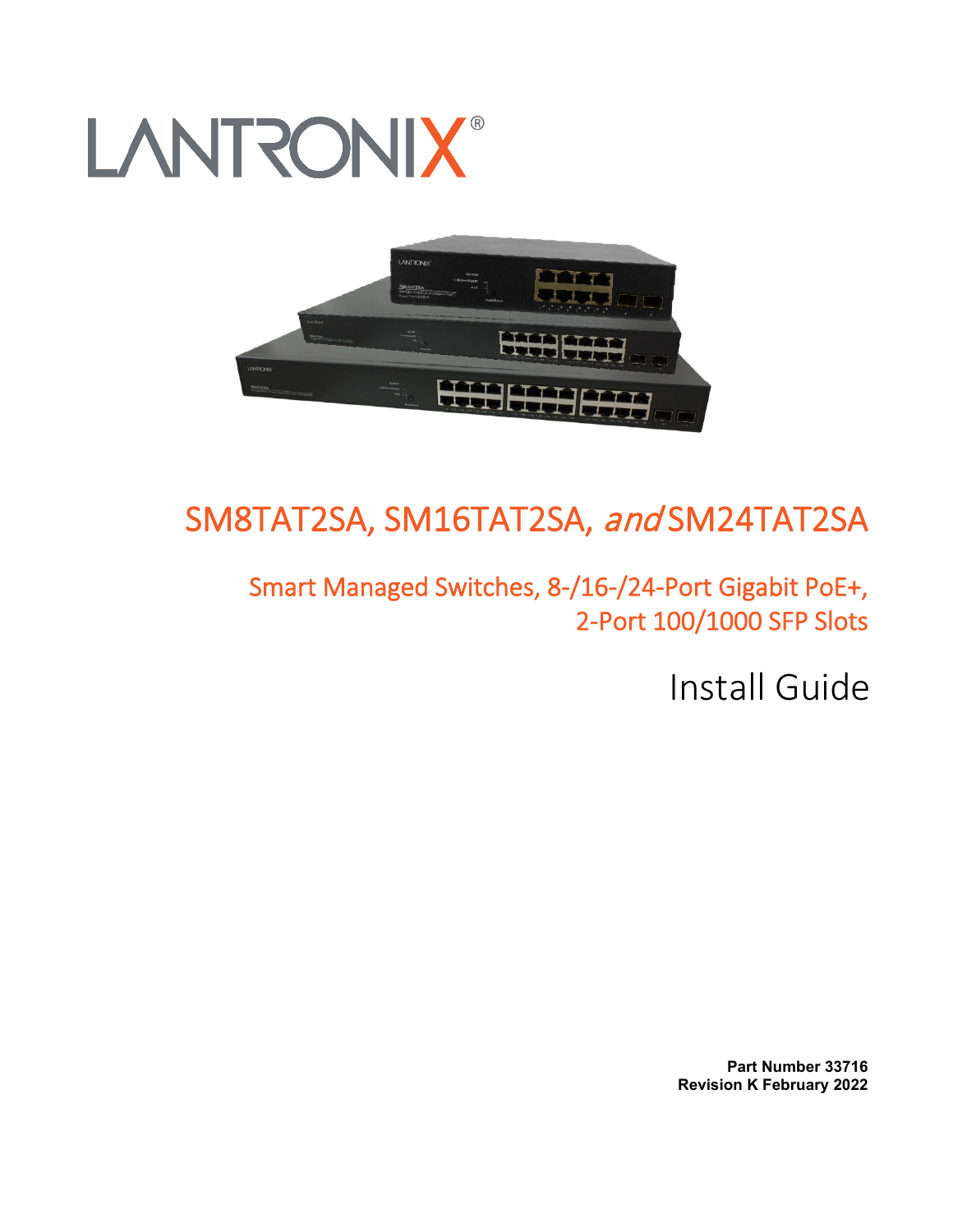## **Intellectual Property**

© 2022 Lantronix, Inc. All rights reserved. No part of the contents of this publication may be transmitted or reproduced in any form or by any means without the written permission of Lantronix. *Lantronix* is a registered trademark of Lantronix, Inc. in the United States and other countries. All other trademarks and trade names are the property of their respective holders.

Patented: [https://www.lantronix.com/legal/patents/;](https://www.lantronix.com/legal/patents/) additional patents pending.

## **Warranty**

For details on the Lantronix warranty policy, go to [http://www.lantronix.com/support/warranty.](http://www.lantronix.com/support/warranty)

## **Contacts**

#### **Lantronix Corporate Headquarters**

7535 Irvine Center Drive Suite100 Irvine, CA 92618, USA Toll Free: 800-526-8766 Phone: 949-453-3990 Fax: 949-453-3995

#### **Technical Support**

Phone: +1.952.358.3601 or 1.800.260.1312 Email: [techsupport@transition.com](mailto:techsupport@transition.com)

#### **Sales Offices**

For a current list of our domestic and international sales offices, go to the Lantronix web site at [www.lantronix.com/about/contact.](http://www.lantronix.com/about/contact)

#### **Disclaimer**

All information contained herein is provided "AS IS." Lantronix undertakes no obligation to update the information in this publication. Lantronix does not make, and specifically disclaims, all warranties of any kind (express, implied or otherwise) regarding title, non-infringement, fitness, quality, accuracy, completeness, usefulness, suitability or performance of the information provided herein. Lantronix shall have no liability whatsoever to any user for any damages, losses and causes of action (whether in contract or in tort or otherwise) in connection with the user's access or usage of any of the information or content contained herein. The information and specifications contained in this document are subject to change without notice.

## **Revision History**

| <b>Date</b> |   | <b>Rev</b> Description                                                                                                                                                                                                                                                                                                                                                                                                                                                    |
|-------------|---|---------------------------------------------------------------------------------------------------------------------------------------------------------------------------------------------------------------------------------------------------------------------------------------------------------------------------------------------------------------------------------------------------------------------------------------------------------------------------|
| 3/31/21     | н | FW v1.04.0009: Add PoE Auto Checking "AutoFill" feature to Web UI. Add Maximum<br>Frame Size setting per System in Port Config. Modify name "Non-stop PoE" to "Always-On<br>PoE" and add "Always-On PoE" in mib.                                                                                                                                                                                                                                                          |
| 7/28/21     | J | FW v1.04.0020: Add PING and Traceroute API commands and add API support for "copy<br>startup-config to running-config" in replace mode. Fix first time wizard DNS field, add time<br>zone in syslog time format, add Always-On PoE in mib, add 5 API commands and fix 8 API<br>commands. Fix LLDP neighbor management address issue and PoE Mode field issue after<br>IP camera reboot. Update Safety certification from EN60950 or IEC60950 to IEC62368-<br>1/EN62368-1. |
| 2/23/22     | Κ | W v1.04.0041; fixed misc. bugs (please see Release Notes); initial Lantronix rebrand.                                                                                                                                                                                                                                                                                                                                                                                     |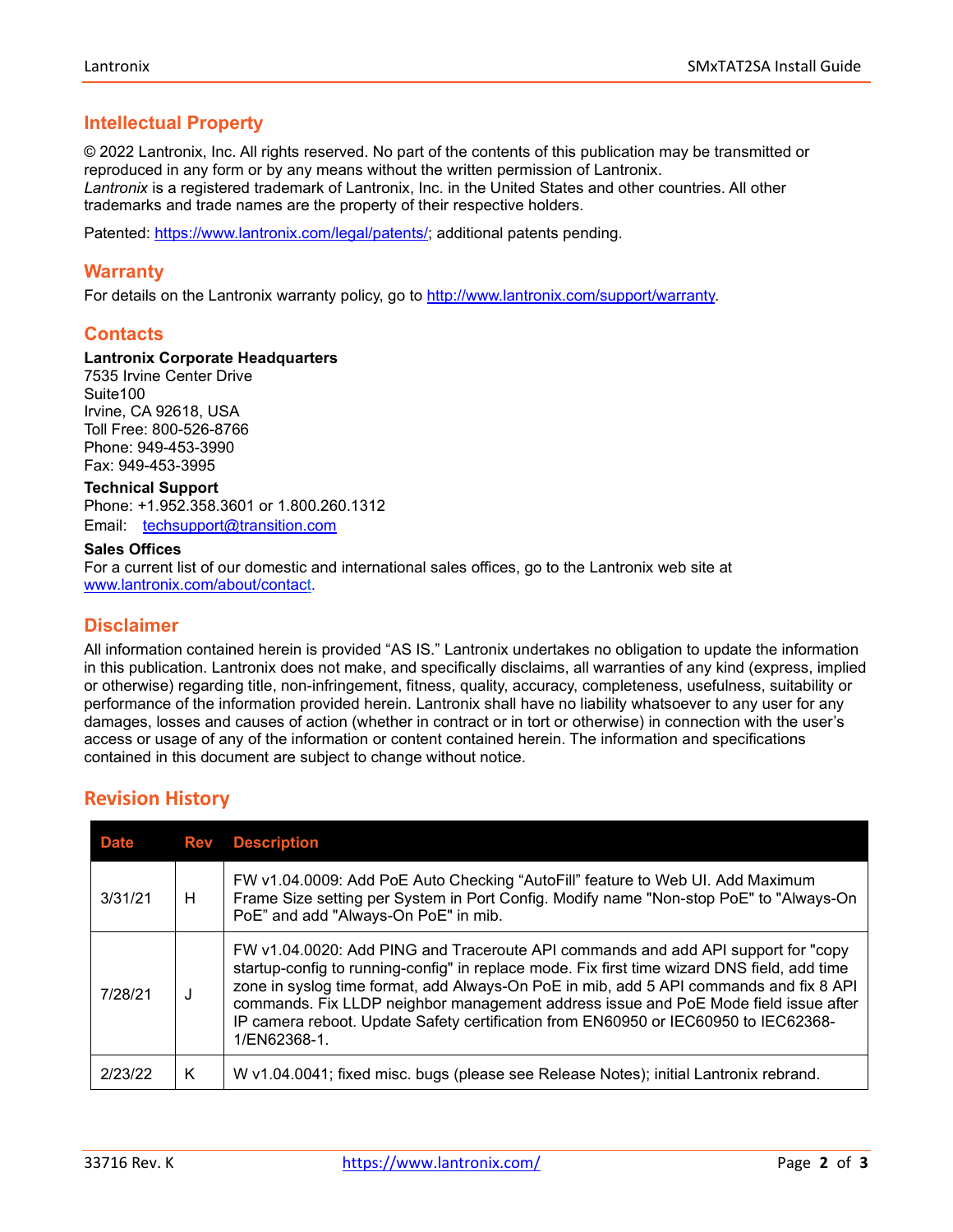#### **Cautions and Warnings**

**Cautions** indicate that there is the possibility of poor equipment performance or potential damage to the equipment. **Warnings** indicate that there is the possibility of injury to person.

Cautions and Warnings appear here and may appear throughout this manual where appropriate. Failure to read and understand the information identified by this symbol could result in poor equipment performance, damage to the equipment, or injury to persons.





**WARNING**: Equipment grounding is vital to ensure safe operation. The installer must ensure that the power module is properly grounded during and after installation. Failure to observe this warning could result in an electric shock, even death.

**WARNING**: A readily accessible, suitable National Electrical Code (NEC) or local electrical code approved disconnect device and branch-circuit protector must be part of the building's installed wiring to accommodate permanently connected equipment. Failure to observe this warning could result in an electric shock, even death.

**WARNING**: Turn any external power source OFF and ensure that the power module is disconnected from the external power source before performing any maintenance. Failure to observe this warning could result in an electrical shock, even death.

**WARNING**: Ensure that the disconnect device for the external power source is OPEN *(turned OFF)* before disconnecting or connecting the power leads to the power module. Failure to observe this warning could result in an electric shock, even death.

See Electrical Safety Warnings on page [30](#page-28-0) for Electrical Safety Warnings translated into multiple languages.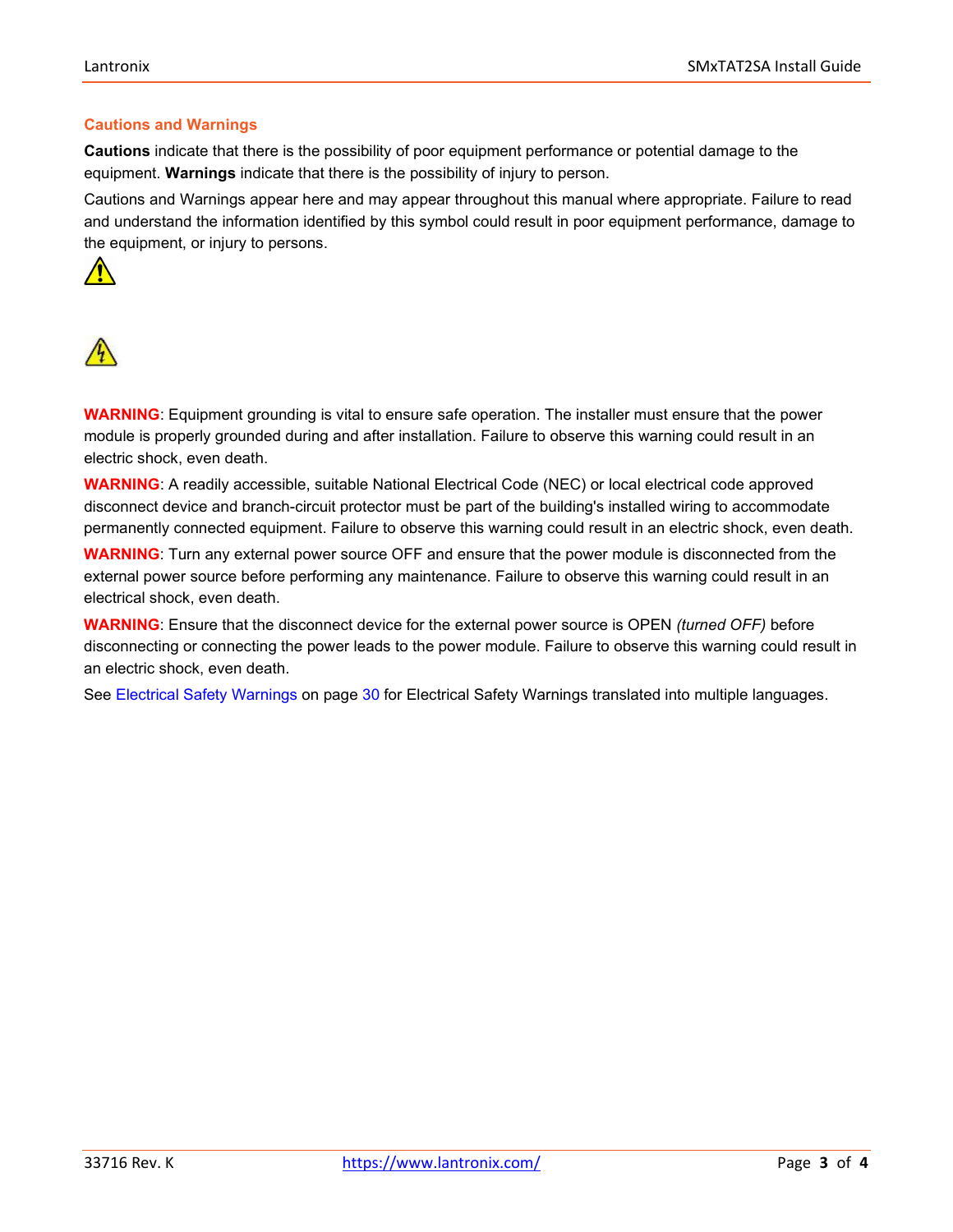## **Contents**

| 29 |
|----|
|    |
|    |
|    |
|    |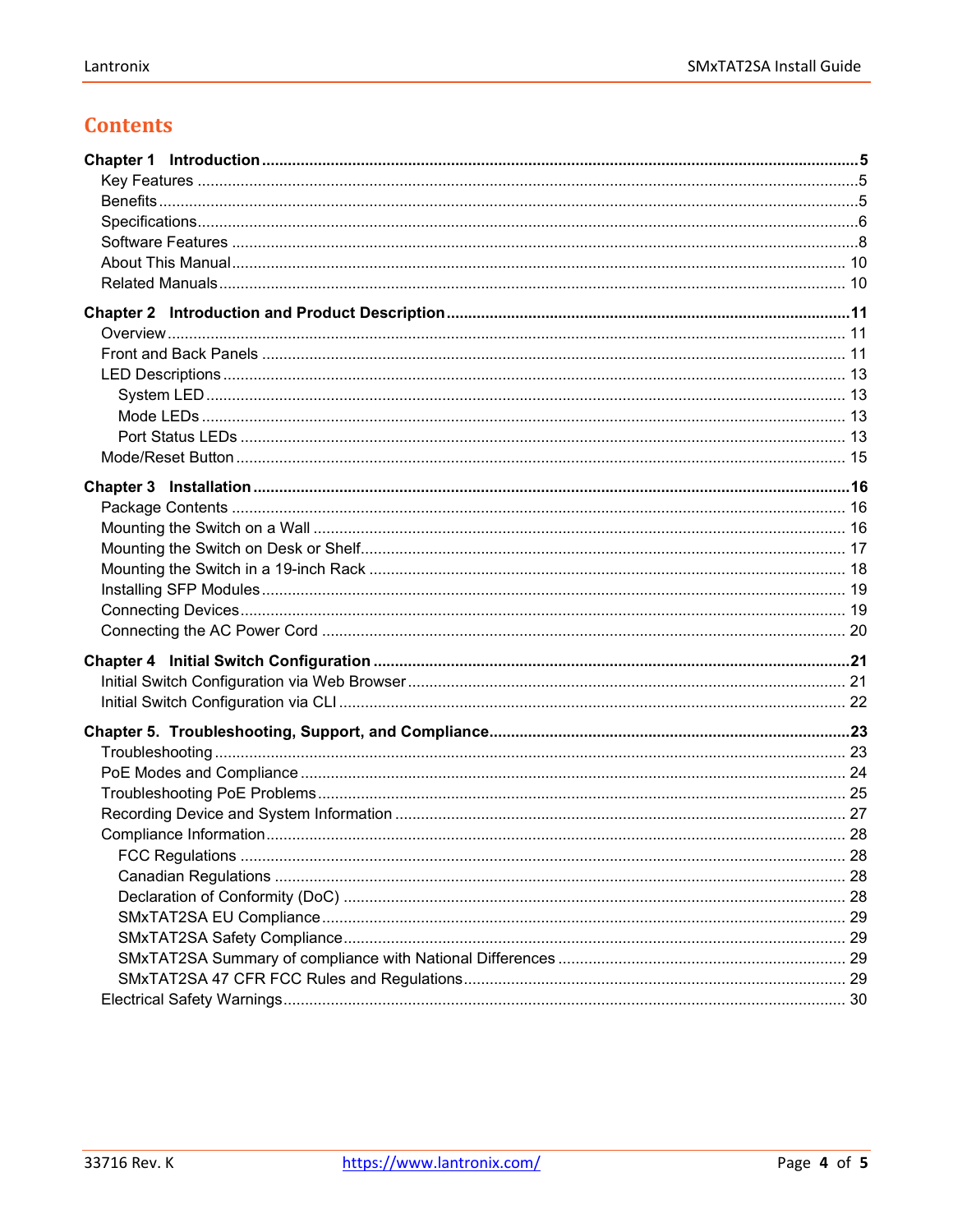## <span id="page-4-0"></span>**Chapter 1 Introduction**

The SMxTAT2SA Smart Managed GbE PoE+ switch is the next-generation Ethernet switch offering powerful L2 features with better functionality and usability. It delivers cost-effective business and transport Ethernet services via fiber or copper connections.

The SMxTAT2SA delivers 8/16/24 (10M/100M/1G) RJ45 ports with 8 PoE+ ports (supports 802.3 at/af and total up to 130W on the SM8TAT2SA) and 2 GbE SFP ports. The SMxTAT2SA provides high hardware performance and environment flexibility for SMBs and Enterprises.

The embedded Device Managed System (DMS) feature makes the switch easy to use, configure, install, and troubleshoot in the video surveillance, wireless access, and other SMBs and Enterprises applications. The SMxTAT2SA delivers management simplicity, better user experience, and lowest total cost of ownership.

## <span id="page-4-1"></span>**Key Features**

- 'Smart managed' features provide easier manageability, basic security, and QoS
- Built in Device Management System (DMS); Graphical Monitoring, Traffic Monitoring, Troubleshooting
- DHCP Server, DHCP statistics, DHCP relay option 82, DHCP relay statistic
- PoE Port configuration and scheduling
- IEEE 802.3af/at Power over Ethernet (PoE); Auto Power Reset and Always on PoE
- IEEE 802.3az EEE Energy Efficient Ethernet standard for Green Ethernet
- Support Jumbo Frame up to 9K bytes
- RADIUS, TACACS+ Authentication
- LLDP (Link Layer Discovery Protocol)

## <span id="page-4-2"></span>**Benefits**

**Cost-effective Ethernet Switch for Enterprise-class**: The switch delivers advanced functionality in a smart managed switch including DHCP client, IGMP, LLDP, etc. It has security features such as IEEE 802.1x to protect your network from unauthorized access. It helps you build on the switch's marketleading price/performance and provides ease of use for enterprise and SMB deployments.

**Easy to Install, Configure and Troubleshoot via DMS**: The Device Management System (DMS) provides embedded functions to facilitate devices management at anytime and anywhere. Its userfriendly interface helps you manage devices intuitively. It supports various IP device types (e.g., PC, IPphone, IP-camera, WAP) to enhance manageability and save time/cost during installation/maintenance stages.

**Lower TCO with EEE Design**: The switch is designed to help companies save power and reduce TCO (Total Cost of Ownership) by Energy Efficient Ethernet (IEEE 802.3az). It can be used to build a green Ethernet networking environment.

**Advanced Power over Ethernet Management**: The model includes PoE+ options to power IP devices with power-saving features like Power scheduling and PoE configuration.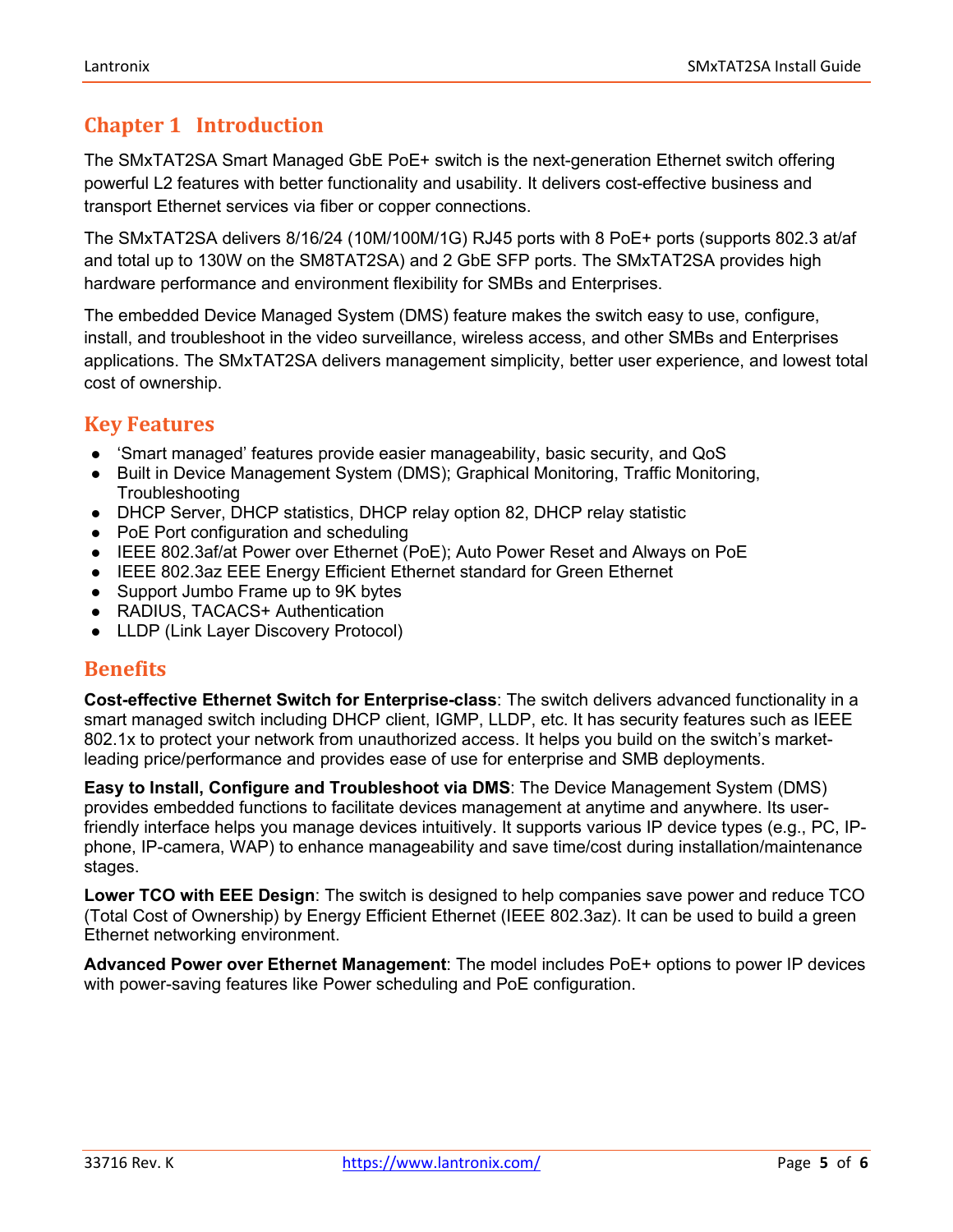## <span id="page-5-0"></span>**Specifications**

## **Models**

This manual documents three similar models as described below. The models differ mainly in port count. Model differences are noted where applicable throughout this manual.

| <b>Model</b> | <b>Description</b>                                                                                                                                                                                                                                                                                                             |  |
|--------------|--------------------------------------------------------------------------------------------------------------------------------------------------------------------------------------------------------------------------------------------------------------------------------------------------------------------------------|--|
| SM8TAT2SA    | Smart Managed PoE+ layer 2 Switch with 20Gbps switching capacity and Smart management<br>(Web GUI, SNMP, Telnet, CLI); PoE scheduling, APR, and DMS feature support. Port support<br>description: Eight 10/100/1000Base-T + two 100/1000 SFP Slots. Includes 19" rack mount<br>brackets and country specific power cord.       |  |
| SM16TAT2SA   | Smart Managed PoE+ layer 2 Switch with 36Gbps switching capacity and Smart management<br>(Web GUI, SNMP, Telnet, CLI); PoE scheduling, APR, and DMS feature support. Port support<br>description: Sixteen 10/100/1000Base-T + two 100/1000 SFP Slots. Includes 19" rack mount<br>brackets and country specific power cord.     |  |
| SM24TAT2SA   | Smart Managed PoE+ layer 2 Switch with 52Gbps switching capacity and Smart management<br>(Web GUI, SNMP, Telnet, CLI); PoE scheduling, APR, and DMS feature support. Port support<br>description: Twenty-four 10/100/1000Base-T + two 100/1000 SFP Slots. Includes 19" rack<br>mount brackets and country specific power cord. |  |

## **Port Configuration**

| <b>Total Ports</b> | RJ45 (10M/100M/1G) | Uplinks (100M/1G) | <b>Telnet</b>     |
|--------------------|--------------------|-------------------|-------------------|
| $SM8TAT2SA = 10$   |                    | 2 SFP             | Via any RJ45 port |
| SM16TAT2SA = 18    | 16                 | 2 SFP             | Via any RJ45 port |
| $SM24TAT2SA = 26$  | 24                 | 2 SFP             | Via any RJ45 port |

## **Hardware Performance**

| <b>Model</b> | <b>Forwarding</b><br><b>Capacity (Mbps)</b> | <b>Switching</b><br><b>Capacity (Gbps)</b> | <b>Mac Table</b><br>(K) | <b>Jumbo Frames</b><br>(Bytes) |
|--------------|---------------------------------------------|--------------------------------------------|-------------------------|--------------------------------|
| SM8TAT2SA    | 14.88                                       | 20                                         |                         | 9216                           |
| SM16TAT2SA   | 26.784                                      | 36                                         |                         | 9216                           |
| SM24TAT2SA   | 38.688                                      | 52                                         |                         | 9216                           |

## **Environmental Range**

| <b>Operating Temperature</b> |                   | <b>Storage Temperature</b> |                     | <b>Operating Humidity</b> | <b>Altitude</b> |        |
|------------------------------|-------------------|----------------------------|---------------------|---------------------------|-----------------|--------|
| Fahrenheit                   | Centigrade        | Fahrenheit                 | Centigrade          | 10% to 90%<br>non-        | Feet            | Meters |
| 32 to 122 <sup>o</sup>       | $0$ to $50^\circ$ | $-4$ to $158^{\circ}$      | $-20$ to $70^\circ$ | condensing                | < 10000         | $3000$ |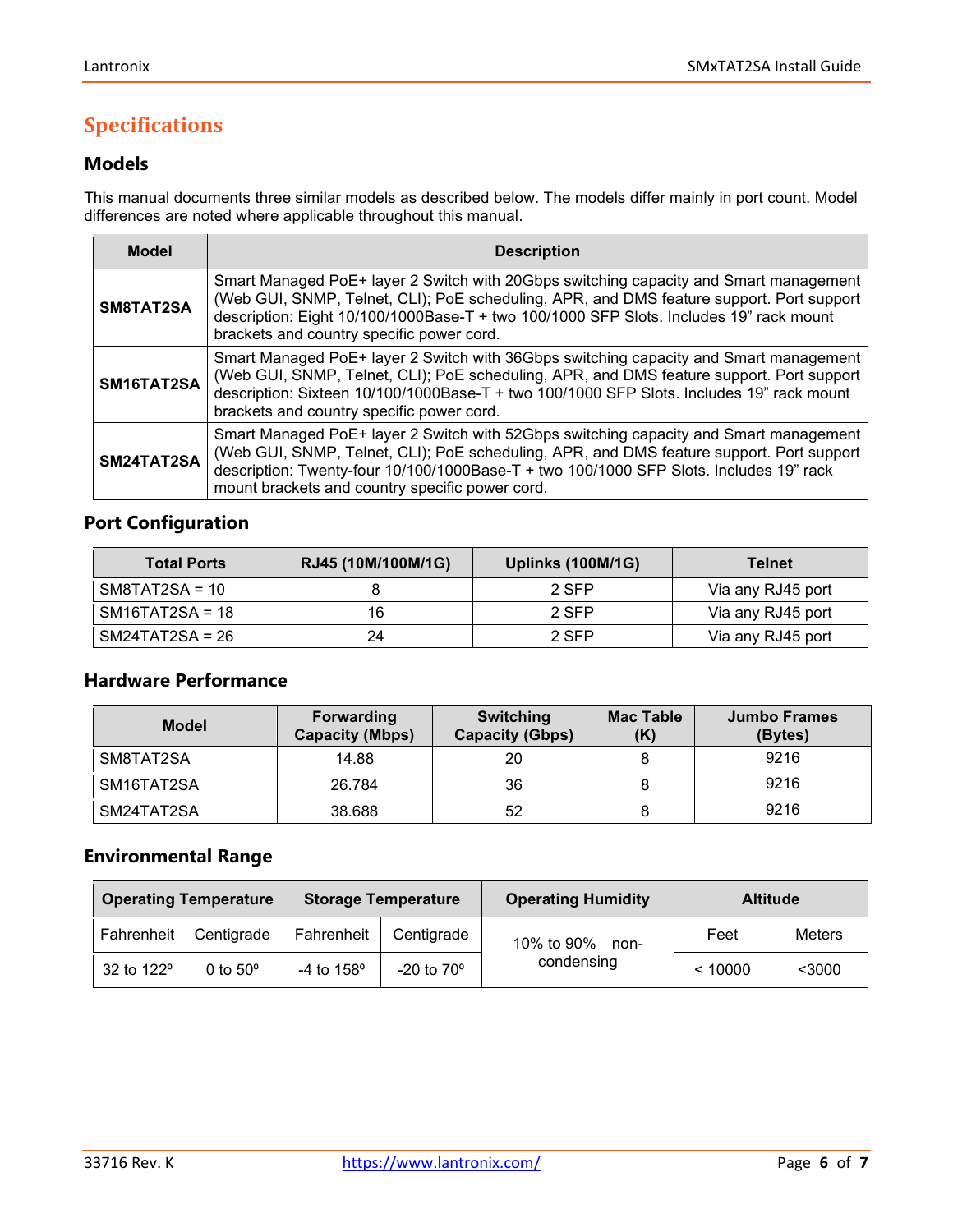## **Dimensions, Weights, Mounting**

|              | <b>Dimensions (WxHxD)</b>  |                             | Weight    |               |                      |
|--------------|----------------------------|-----------------------------|-----------|---------------|----------------------|
| <b>Model</b> | <b>Millimeters</b>         | <b>Inches</b>               | Kilograms | <b>Pounds</b> | <b>Mounting Type</b> |
| SM8TAT2SA    | $220 \times 44 \times 242$ | $8.6 \times 1.7 \times 9.5$ | 2.0       | 4.4           | Desktop, Wall, Rack  |
| SM16TAT2SA   | 442x 44x 211               | 17.4x 1.7x 8.3              | 3.0       | 6.6           | Desktop, Wall, Rack  |
| SM24TAT2SA   | 442x 44x 211               | 17.4x 1.7x 8.3              | 3.0       | 6.6           | Desktop, Wall, Rack  |

## **Voltage and Frequency**

| <b>AC Input Voltage and Frequency</b> |                                                                                                      |  |
|---------------------------------------|------------------------------------------------------------------------------------------------------|--|
| Voltage                               | 100-240 VAC                                                                                          |  |
| Frequency                             | $50 - 60$ Hz                                                                                         |  |
| Surge Suppression                     | 6KV before FW v 1.02.1409<br>802.3at PoE isolation and online Surge protection 1KV at FW v 1.02.1409 |  |

## **PoE Power**

| <b>Model</b> | <b>PoE Support</b>                                                                                                                                                                |
|--------------|-----------------------------------------------------------------------------------------------------------------------------------------------------------------------------------|
| SM8TAT2SA    | Max PoE budget 130 Watts; 30 Watts for (4) ports simultaneously; 15.4 Watts for (8) ports<br>simultaneously. Each of ports 1 - 8 support PoE/ PoE+ within available PoE Power.    |
| SM16TAT2SA   | Max PoE budget 250 Watts; 30 Watts for (8) ports simultaneously; 15.4 Watts for (16)<br>ports simultaneously. Each of ports 1 - 16 support PoE/ PoE+ within available PoE Power.  |
| SM24TAT2SA   | Max PoE budget 370 Watts; 30 Watts for (12) ports simultaneously; 15.4 Watts for (24)<br>ports simultaneously. Each of ports 1 - 24 support PoE/ PoE+ within available PoE Power. |

## **Power Consumption**

| <b>Power Consumption</b> | <b>Without PoE</b> | <b>Full Load with PoE</b> |
|--------------------------|--------------------|---------------------------|
| SM8TAT2SA                | 14 Watts           | 147 Watts                 |
| SM16TAT2SA               | 42 Watts           | 296 Watts                 |
| SM24TAT2SA               | 45 Watts           | 438 Watts                 |

## **MTBF**

| SM8TAT2SA  | GB, GC - Ground Benign, Controlled 25°C | 589,202 Hrs. |
|------------|-----------------------------------------|--------------|
|            | GB, GC - Ground Benign, Controlled 50°C | 248,902 Hrs. |
| SM16TAT2SA | GB, GC - Ground Benign, Controlled 25°C | 277,472 Hrs. |
|            | GB, GC - Ground Benign, Controlled 50°C | 107,951 Hrs. |
| SM24TAT2SA | GB, GC - Ground Benign, Controlled 25°C | 322,718 Hrs. |
|            | GB, GC - Ground Benign, Controlled 50°C | 115,156 Hrs. |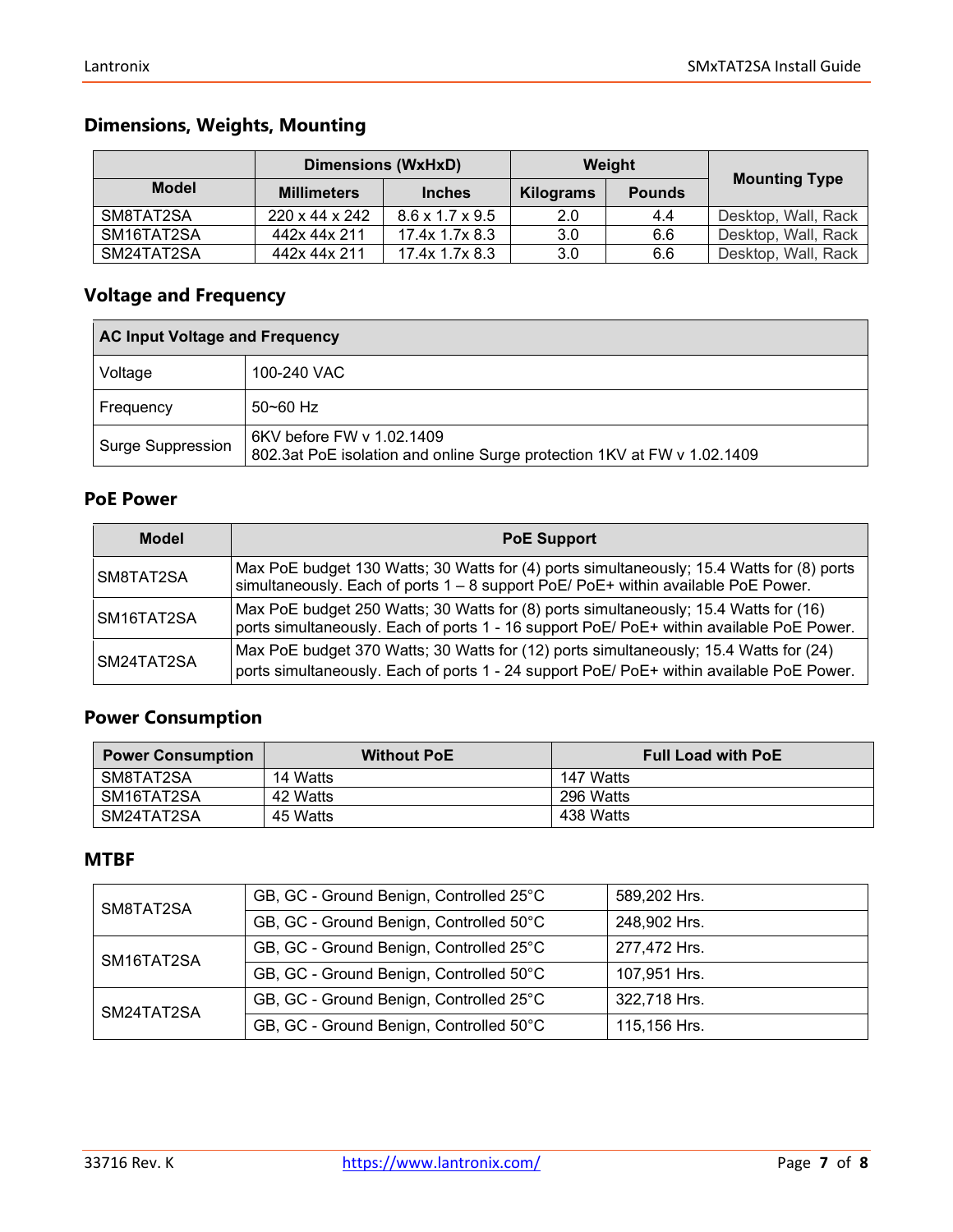## **Certifications**

## **Electromagnetic Emissions (EMC) and Safety**

EMC: CE, FCC Part 15 Class A Safety: IEC62368-1/EN62368-1, UL Listed

#### <span id="page-7-0"></span>**Software Features Layer 2 Switching**

| Layer 2 Switching                      |                                                                                                                                                                                                                                                                             |
|----------------------------------------|-----------------------------------------------------------------------------------------------------------------------------------------------------------------------------------------------------------------------------------------------------------------------------|
| <b>Spanning Tree</b><br>Protocol (STP) | Standard Spanning Tree 802.1d<br>Rapid Spanning Tree (RSTP) 802.1w<br>$\bullet$<br>Multiple Spanning Tree (MSTP) 802.1s                                                                                                                                                     |
| Trunking                               | Link Aggregation Control Protocol (LACP) IEEE 802.3ad<br>$\bullet$<br>Static aggregation<br>$\bullet$                                                                                                                                                                       |
| <b>VLAN</b>                            | Supports up to 4K VLANs simultaneously (out of 4096 VLAN IDs).<br>Port-based VLAN; 802.1Q tag-based VLAN; Protocol based VLAN; IP subnet-based<br>VLAN; Private VLAN Edge (PVE); MAC-based VLAN; Q-in-Q (double tag) VLAN;<br><b>GARP VLAN Registration Protocol (GVRP)</b> |
| <b>DHCP Relay</b>                      | Relay of DHCP traffic to DHCP server in different VLAN<br>$\bullet$<br>Works with DHCP Option 82<br>$\bullet$                                                                                                                                                               |
| IGMP v1/v2<br>Snooping                 | IGMP limits bandwidth-intensive multicast traffic to only the requesters. Supports 1024<br>multicast groups.                                                                                                                                                                |
| <b>IGMP Querier</b>                    | IGMP querier is used to support a Layer 2 multicast domain of snooping switches in the<br>absence of a multicast router                                                                                                                                                     |
| <b>IGMP Proxy</b>                      | IGMP snooping with proxy reporting or report suppression actively filters IGMP packets to<br>reduce load on the multicast router                                                                                                                                            |
| MLD v1/v2<br>Snooping                  | Delivers IPv6 multicast packets only to the required receivers                                                                                                                                                                                                              |
| <b>Multicast VLAN</b><br>Registration  | MVR uses a dedicated manually configured VLAN, called the multicast VLAN, to forward<br>multicast traffic over Layer 2 network in conjunction with IGMP snooping                                                                                                            |
| <b>Security</b>                        |                                                                                                                                                                                                                                                                             |
| <b>Secure Sockets</b><br>Layer (SSL)   | SSL encrypts the http traffic, allowing advanced secure access to the browser-based<br>management GUI in the switch                                                                                                                                                         |
| <b>IEEE 802.1X</b>                     | • IEEE802.1X: RADIUS authentication, authorization and accounting, MD5 hash, guest<br>VLAN, single/multiple host mode and single/multiple sessions<br>• Supports IGMP-RADIUS based 802.1X<br>Dynamic VLAN assignment<br>$\bullet$                                           |
| Layer 2 Isolation<br>Private VLAN Edge | PVE (also known as protected ports) provides L2 isolation between clients in the same<br><b>VLAN.</b> Supports multiple uplinks                                                                                                                                             |
| Port Security                          | Locks MAC addresses to ports and limits the number of learned MAC address                                                                                                                                                                                                   |
| IP Source Guard                        | Prevents illegal IP address from accessing to specific port in the switch                                                                                                                                                                                                   |
| <b>RADIUS</b>                          | Supports RADIUS authentication switch as a client                                                                                                                                                                                                                           |
| TACACS+                                | Up to 5 TACACS+ servers are supported                                                                                                                                                                                                                                       |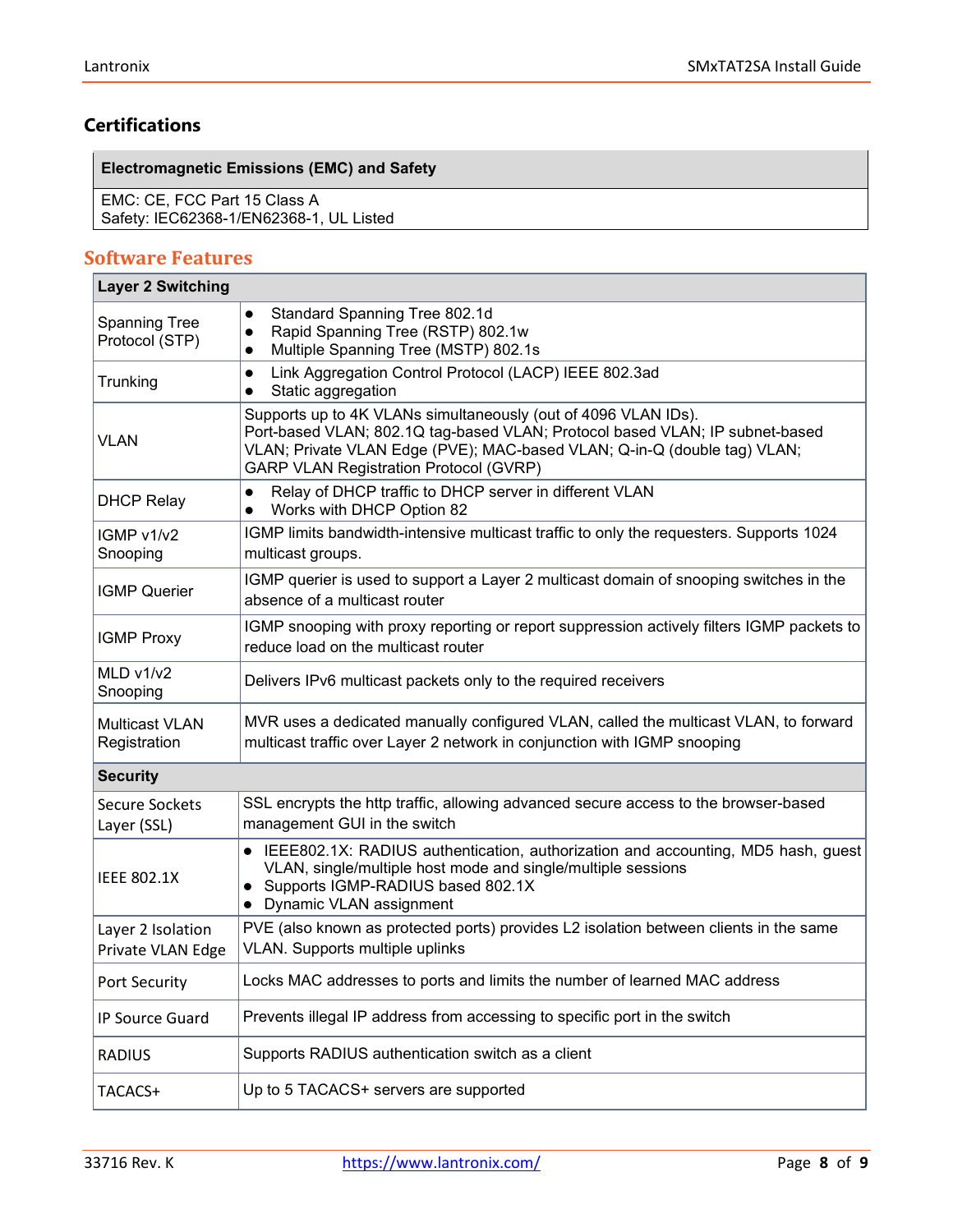| <b>Storm Control</b>                  | Prevents traffic on a LAN from being disrupted by a broadcast, multicast, or unicast<br>storm on a port                                                                                                                                                                                     |  |  |  |
|---------------------------------------|---------------------------------------------------------------------------------------------------------------------------------------------------------------------------------------------------------------------------------------------------------------------------------------------|--|--|--|
| <b>DHCP Snooping</b>                  | A feature acts as a firewall between untrusted hosts and trusted DHCP servers                                                                                                                                                                                                               |  |  |  |
| Loop Protection                       | Prevents unknown unicast, broadcast, multicast loops in Layer 2 switching.                                                                                                                                                                                                                  |  |  |  |
| <b>Quality of Service (QoS)</b>       |                                                                                                                                                                                                                                                                                             |  |  |  |
| <b>Hardware Queue</b>                 | Supports 8 hardware queues                                                                                                                                                                                                                                                                  |  |  |  |
| Scheduling                            | Strict priority and weighted round-robin (WRR)<br>Queue assignment based on DSCP and class of service                                                                                                                                                                                       |  |  |  |
| Classification                        | Port based<br>$\bullet$<br>802.1p VLAN priority based                                                                                                                                                                                                                                       |  |  |  |
| <b>Rate Limiting</b>                  | Ingress policer<br>$\bullet$<br>Egress shaping and rate control<br>$\bullet$ Per port                                                                                                                                                                                                       |  |  |  |
| <b>Management</b>                     |                                                                                                                                                                                                                                                                                             |  |  |  |
| Port Mirroring                        | Traffic on a port can be mirrored to another port for analysis with a network analyzer or<br>RMON probe. Up to N-1 (N is Switch's Ports) ports can be mirrored to a single destination<br>port. A single session is supported.                                                              |  |  |  |
| IEEE 802.1ab<br>(LLDP)                | Used by network devices for advertising their identities, capabilities, and neighbors on an<br>IEEE 802ab local area network. Support LLDP-MED extensions.                                                                                                                                  |  |  |  |
| Web GUI                               | Built-in switch configuration utility for browser-based device configuration                                                                                                                                                                                                                |  |  |  |
| Dual Image                            | Independent primary and secondary images for backup while upgrading                                                                                                                                                                                                                         |  |  |  |
| UPnP                                  | Universal Plug and Play enables device-to-device interoperability                                                                                                                                                                                                                           |  |  |  |
| <b>DHCP Server</b>                    | Support DHCP server to assign IP to DHCP clients                                                                                                                                                                                                                                            |  |  |  |
| <b>SNMP</b>                           | SNMP v1, v2c, v3 with traps, and SNMP v 3 user-based security model (USM)                                                                                                                                                                                                                   |  |  |  |
| Firmware Upgrade                      | Web browser upgrade (HTTP/ HTTPs) and TFTP                                                                                                                                                                                                                                                  |  |  |  |
| <b>NTP</b>                            | Network Time Protocol (NTP) is a networking protocol for clock synchronization between<br>computer systems over packet-switched                                                                                                                                                             |  |  |  |
|                                       | Other Management   HTTP/HTTPs; DHCP Client; Cable Diagnostics; Syslog; IPv6 Management, SMTP                                                                                                                                                                                                |  |  |  |
| <b>Device Management System (DMS)</b> |                                                                                                                                                                                                                                                                                             |  |  |  |
| Graphical<br>Monitoring               | Topology view: Support intuitive way to configure and manage switches and devices with<br>visual relations.<br>Floor view: Easily drag and drop PoE devices and help you to build smart workforces.<br>Map view: Efficiently drag and drop devices and monitor surroundings on Google maps. |  |  |  |
| Find My Switch                        | The front panel LEDs flash for 15 seconds to visually identify the switch.                                                                                                                                                                                                                  |  |  |  |
| <b>Traffic Monitoring</b>             | Display visual chart of network traffic of all devices and monitor every port at any time.                                                                                                                                                                                                  |  |  |  |
| Troubleshooting                       | Network diagnostic between master switch and devices. Supports protection<br>mechanism, such as rate-limiting to protect your devices from brute-force downloading.                                                                                                                         |  |  |  |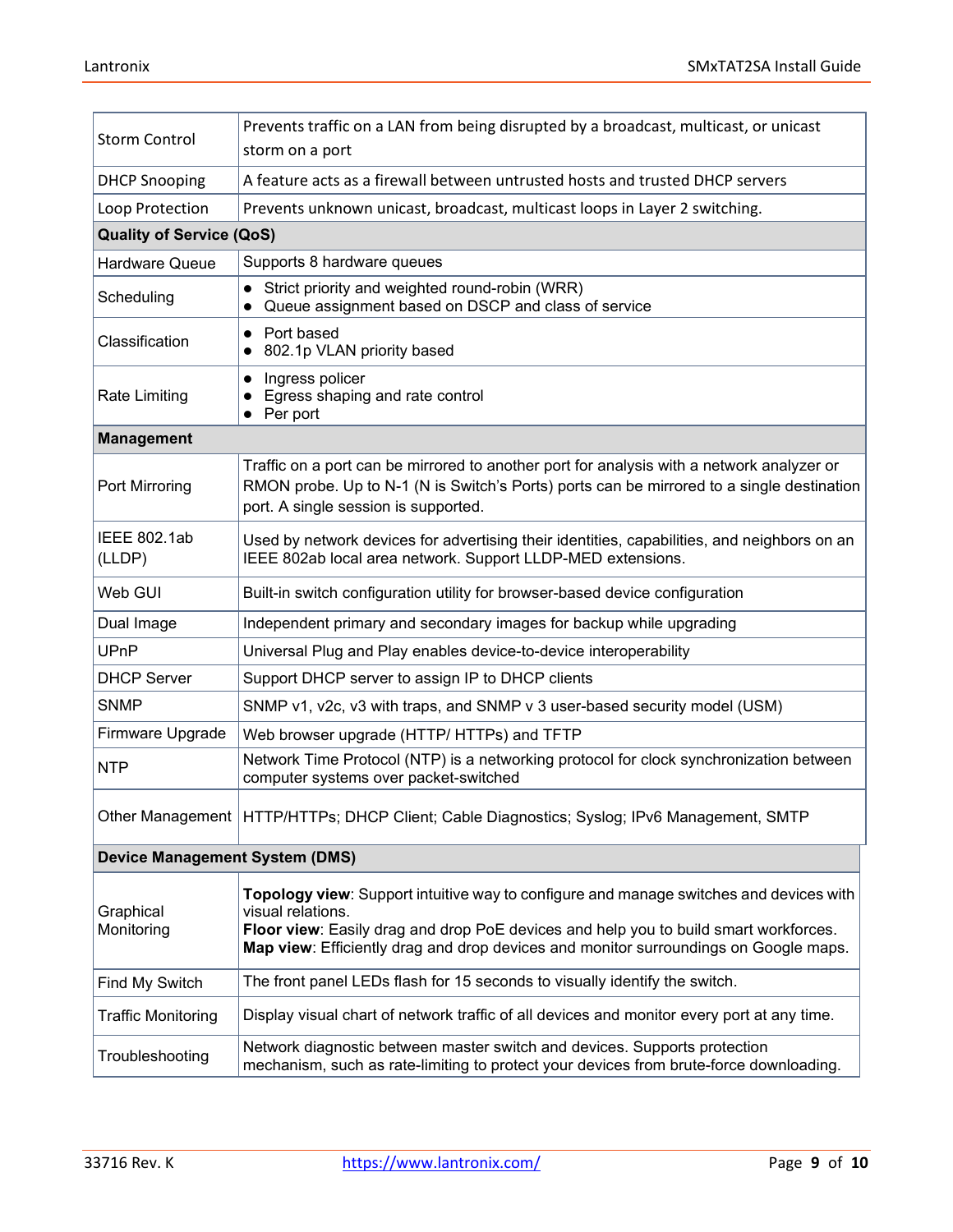| <b>Power over Ethernet (PoE)</b> |                                                                                                                                                                       |  |  |
|----------------------------------|-----------------------------------------------------------------------------------------------------------------------------------------------------------------------|--|--|
| Port Configuration               | Supports per port PoE configuration function                                                                                                                          |  |  |
| PoE Scheduling                   | Supports per port PoE scheduling to turn on/off the PoE powered devices (PDs).                                                                                        |  |  |
| <b>Auto Power Reset</b>          | Automatically checks the link status of PDs, and reboots PDs if there are no responses.                                                                               |  |  |
| Power Delay                      | The switch provides power to the PDs based on delay time when PoE switch boots up,<br>to protect switch from misuse of the PDs                                        |  |  |
| Always on PoE                    | Always On PoE (soft reboot) allows a warm reboot of the switch without affecting the<br>PoE output to the PD, providing continuous power even during firmware upgrade |  |  |

## <span id="page-9-0"></span>**About This Manual**

This manual describes how to install, configure, and troubleshoot the SMxTAT2SA switch, including how to:

- Install the switch.
- Check switch status by reading the LED behavior.
- Reset the switch or restore the switch to factory defaults.
- Initially configure the switch.
- Troubleshoot switch installation.

## <span id="page-9-1"></span>**Related Manuals**

Related manuals include:

- SMxTAT2SA Quick Start Guide, 33715
- SMxTAT2SA Web User Guide, 33717
- SMxxTATS2A CLI Reference, 33718
- SMxTAT2SA Unified API User Guide, 33825
- Release Notes (version specific)

For Lantronix Drivers, Firmware, etc. go to the **[Product Support](https://www.transition.com/support/product-support/)** webpage (logon required).

For Manuals, Brochures, Data Sheets, , etc. go to the [Support Library](https://www.transition.com/support/library/) (no logon required). Note that this manual provides links to third party web sites for which Lantronix is not responsible.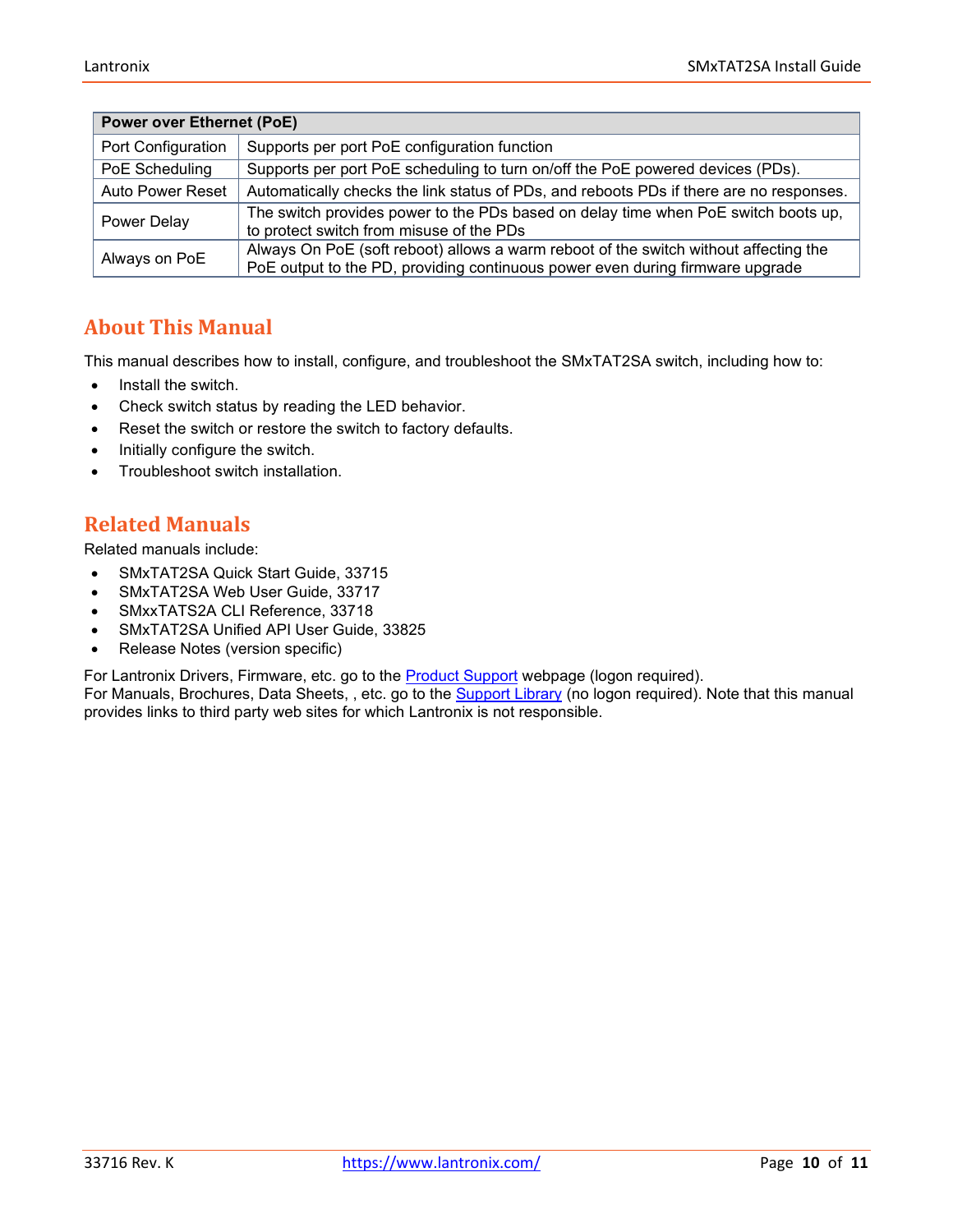## <span id="page-10-0"></span>**Chapter 2 Introduction and Product Description**

## <span id="page-10-1"></span>**Overview**

This section describes the SMxTAT2SA switch, including descriptions of:

- Front and Back Panels.
- Reset the switch or to restore the switch to factory defaults.
- <span id="page-10-2"></span>• Mode/Reset button operation and functions.

## **Front and Back Panels**

The front panels are similar except for port counts. The back panels are similar except for overall width.

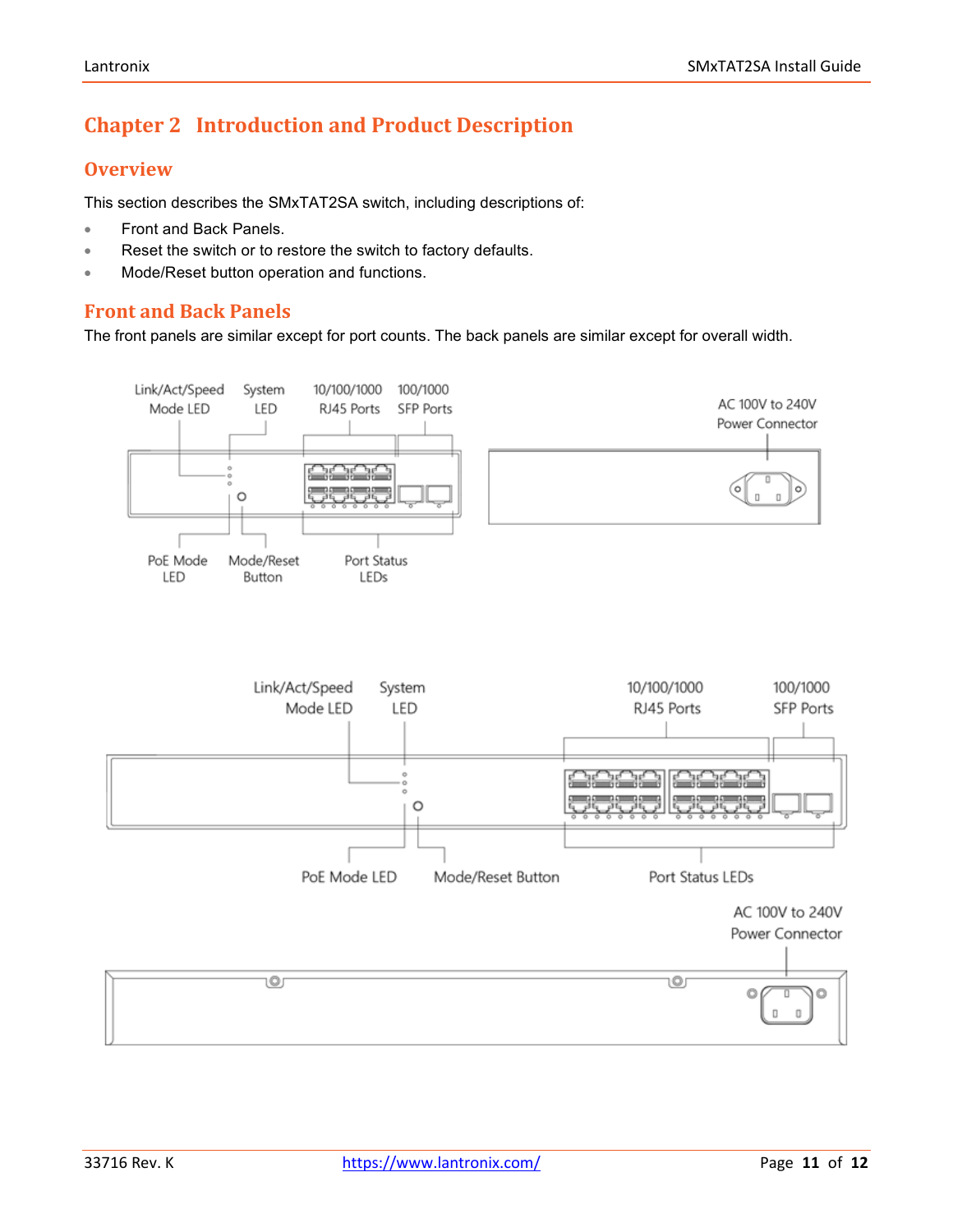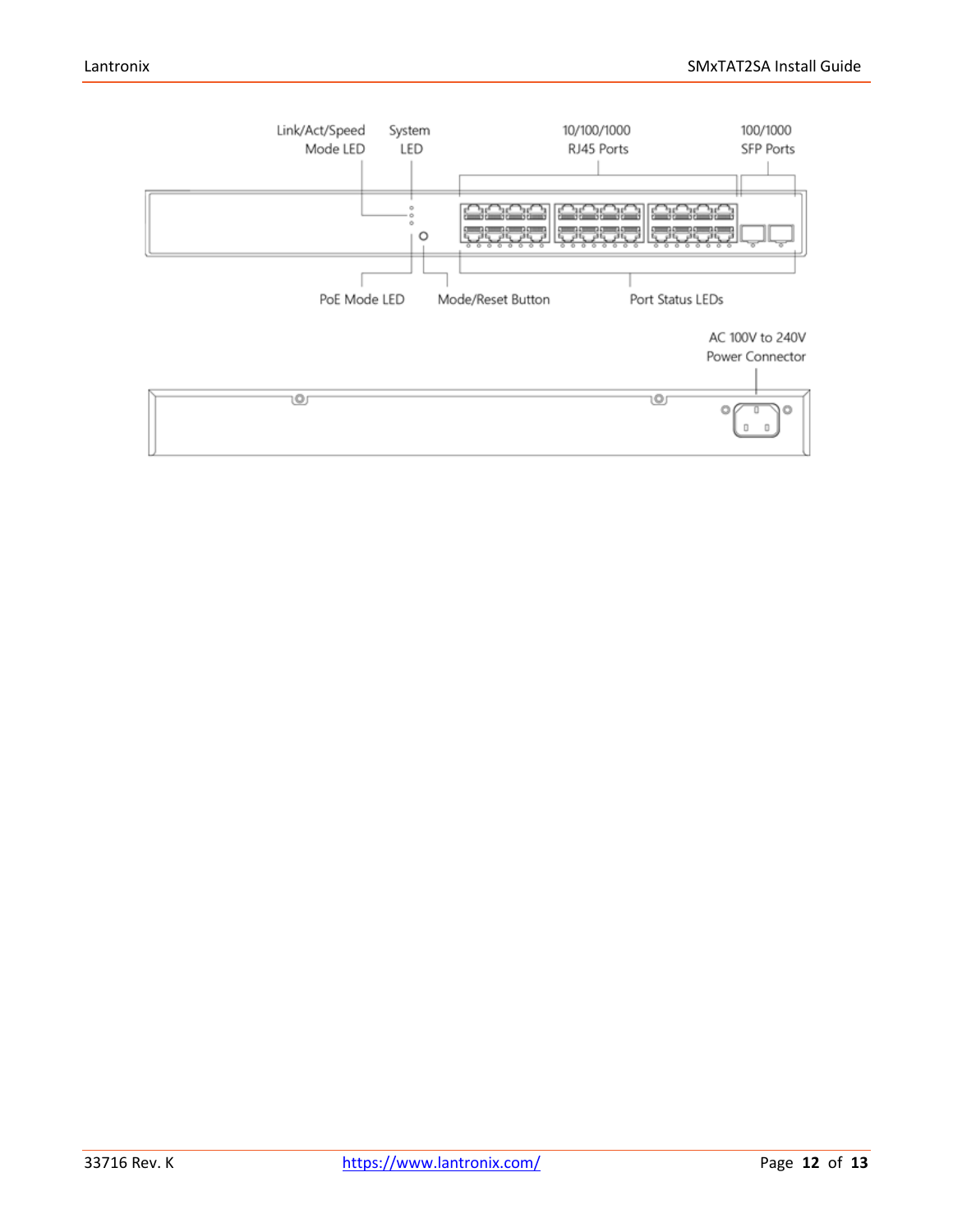## <span id="page-12-0"></span>**LED Descriptions**

The LEDs on the front panel provide switch status checking and monitoring. There are three types of LEDs as follows:

#### <span id="page-12-1"></span>System LED

Indicates if the switch is powered up correctly, indicates if there is a system alarm triggered for troubleshooting.

#### <span id="page-12-2"></span>Mode LEDs

Indicate the mode of all ports on the switch. You can press the **Mode/Reset** button sequentially to switch between the two modes (Link/Activity/Speed mode and PoE mode).

## <span id="page-12-3"></span>Port Status LEDs

Indicate the current status of each port. You can check these LEDs to understand the port status in different modes, after changing the mode by pressing the **Mode/Reset** button.

The LED indicators are described in the following tables.

#### **Table 1: System LED**

| <b>LED</b> | Color | <b>State</b> | <b>Description</b>                                                                                    |
|------------|-------|--------------|-------------------------------------------------------------------------------------------------------|
|            | Green | On.          | The switch is powered ON correctly.                                                                   |
|            |       | Off          | The switch is not receiving power.                                                                    |
| System     | Red   | On           | An abnormal state, such as exceeding operating<br>temperature range, has been detected in the switch. |

## **Table 2: Mode LEDs**

| LED            | Color | <b>State</b> | <b>Description</b>                                                                     |
|----------------|-------|--------------|----------------------------------------------------------------------------------------|
| Link/Act/Speed | Green | On           | The Port Status LEDs display link status, network activity,<br>and speed of each port. |
| PoE            | Green | On           | The RJ45 Port Status LEDs are displaying PoE powering<br>status of each port.          |

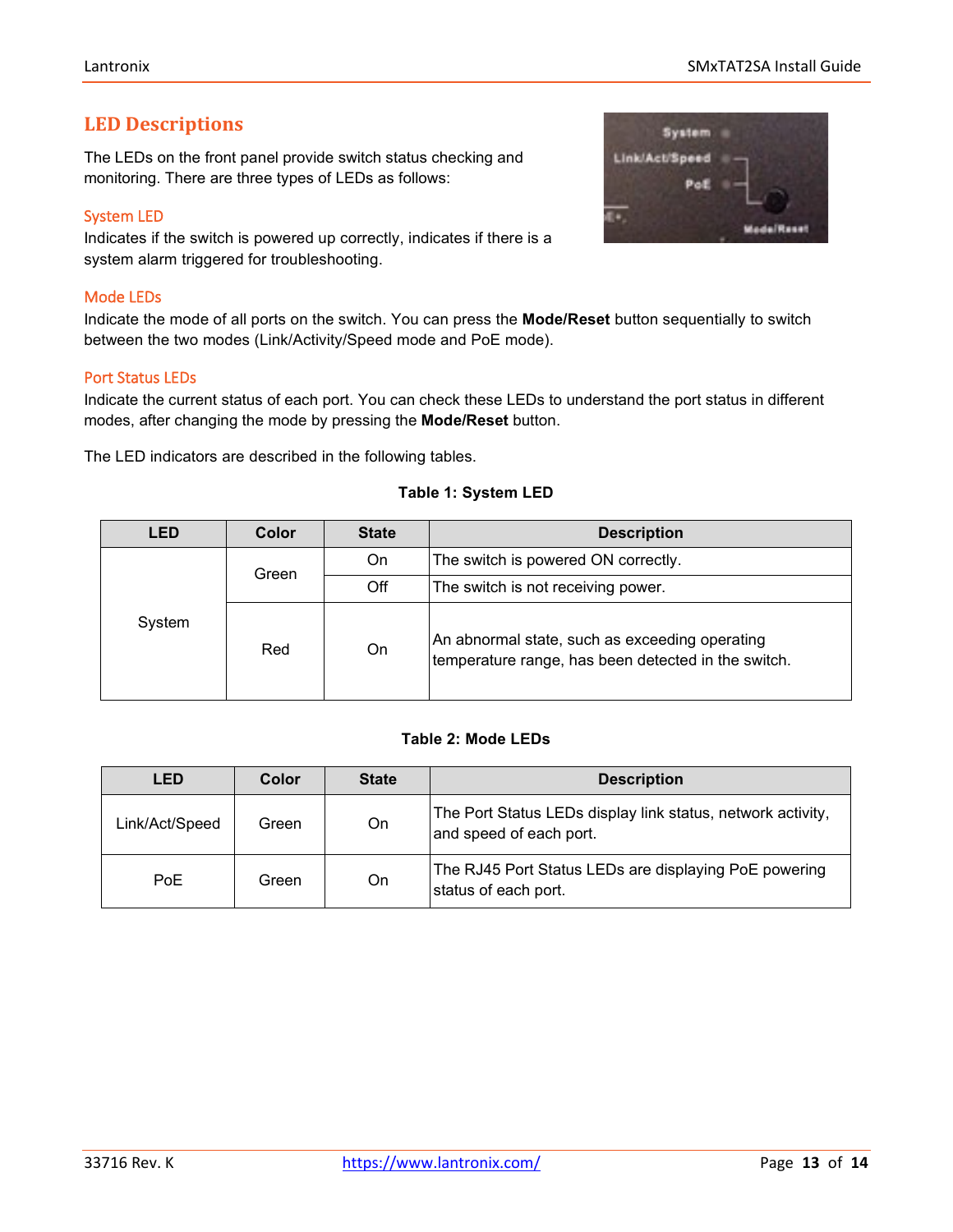By pressing the **Mode/Reset** button for less than 2 seconds to change LED modes (Link/Act/Speed Mode or PoE Mode) you can check the port status by reading the LED behaviors per the table below.

| When Link/Act/Speed Mode LED Lit |              |                 |                                                                                                                                                                                          |  |
|----------------------------------|--------------|-----------------|------------------------------------------------------------------------------------------------------------------------------------------------------------------------------------------|--|
| <b>LED</b>                       | <b>Color</b> | <b>State</b>    | <b>Description</b>                                                                                                                                                                       |  |
| RJ45 Ports                       | Green        | On.             | The port is enabled and established a link to connected device, and<br>the connection speed is 1000Mbps.                                                                                 |  |
|                                  | Green        | <b>Blinking</b> | The port is transmitting/receiving packets, and the connection speed is<br>1000Mbps.                                                                                                     |  |
|                                  | Amber        | On.             | The port is enabled and established a link to connected device, and<br>the connection speed is 10/100Mbps.                                                                               |  |
|                                  | Amber        | <b>Blinking</b> | The port is transmitting/receiving packets, and the connection speed is<br>10/100Mbps.                                                                                                   |  |
|                                  |              | Off             | The port has no active network cable connected, or it is not established<br>a link to connected device. Otherwise, the port may have been<br>disabled through the switch user interface. |  |
| <b>SFP Ports</b>                 | Green        | On              | The port is enabled and established a link to connected device, and<br>the connection speed is 1000Mbps.                                                                                 |  |
|                                  | Green        | <b>Blinking</b> | The port is transmitting/receiving packets, and the connection speed is<br>1000Mbps.                                                                                                     |  |
|                                  | Amber        | On              | The port is enabled and established a link to connected device, and<br>the connection speed is 100Mbps.                                                                                  |  |
|                                  | Amber        | <b>Blinking</b> | The port is transmitting/receiving packets, and the connection speed is<br>100Mbps.                                                                                                      |  |
|                                  |              | Off             | The port has no active network cable connected, or it is not established<br>a link to connected device. Otherwise, the port may have been<br>disabled through the switch user interface. |  |

## **Table 3: Port Status LEDs**



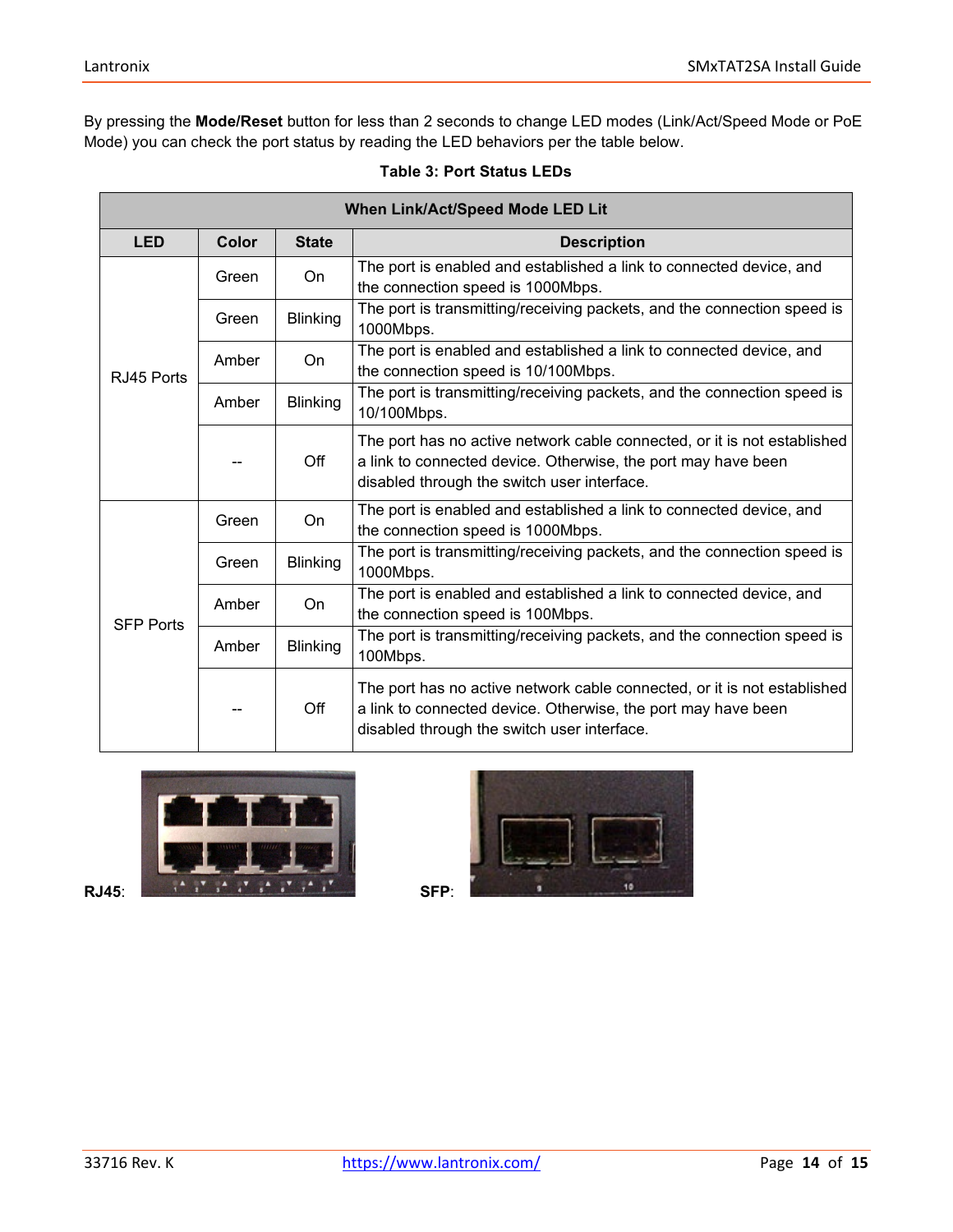| When PoE Mode LED Lit |       |                                    |                                                                                                                                                                              |
|-----------------------|-------|------------------------------------|------------------------------------------------------------------------------------------------------------------------------------------------------------------------------|
| <b>LED</b>            | Color | <b>State</b><br><b>Description</b> |                                                                                                                                                                              |
|                       | Green | On.                                | The port is enabled and supplying power to connected device.                                                                                                                 |
| RJ45 Ports            | Amber | On                                 | An abnormal state, such as overload status, has been detected in the<br>switch.                                                                                              |
|                       |       | Off                                | The port has no active network cable connected, or it is not connected a<br>[PoE PD device. Otherwise, the port may have been disabled through the<br>switch user interface. |

## <span id="page-14-0"></span>**Mode/Reset Button**

By pressing the Mode/Reset button for certain period of time, you can perform these tasks.

- **Change Port Status LED Mode**: to read the port status correctly in the two different modes (PoE mode or Link/Act/Speed mode).
- **Reset the Switch**: to reboot and get the switch back to the previous configuration settings saved. The First Time Wizard displays again after pressing the Reset button.
- **Restore the Switch to Factory Defaults**: to restore the original factory default settings back to the switch.

**Note**: Based on the table below, you can judge which task is being performed by reading the LED behaviors while pressing the Mode/Reset button. Once the LED behaviors are correctly displayed, you may release the button.

| <b>Task to Perform</b>  | <b>Press Button for </b> | <b>SYS LED</b><br><b>Behavior</b> | <b>Port Status LED</b><br><b>Behavior</b>                  |
|-------------------------|--------------------------|-----------------------------------|------------------------------------------------------------|
| Change LED Mode         | $0 \sim 2$<br>seconds    | <b>ON</b><br>Green                | LED status will be changed<br>according the mode selected. |
| <b>Reset the Switch</b> | seconds<br>$2 \sim 7$    | <b>Blinking</b><br>Green          | ALL LEDs Are OFF.                                          |
| Restore to Defaults     | $7 \sim 12$<br>seconds   | <b>Blinking</b><br>Green          | ALL LEDs Stay ON.                                          |

#### **Table 4: Mode/Reset Button Descriptions**

Press the **Reset** button until all port LEDs light, then release the **Reset** button. This will set the unit back to its factory default IP address; log back in to display the startup wizard.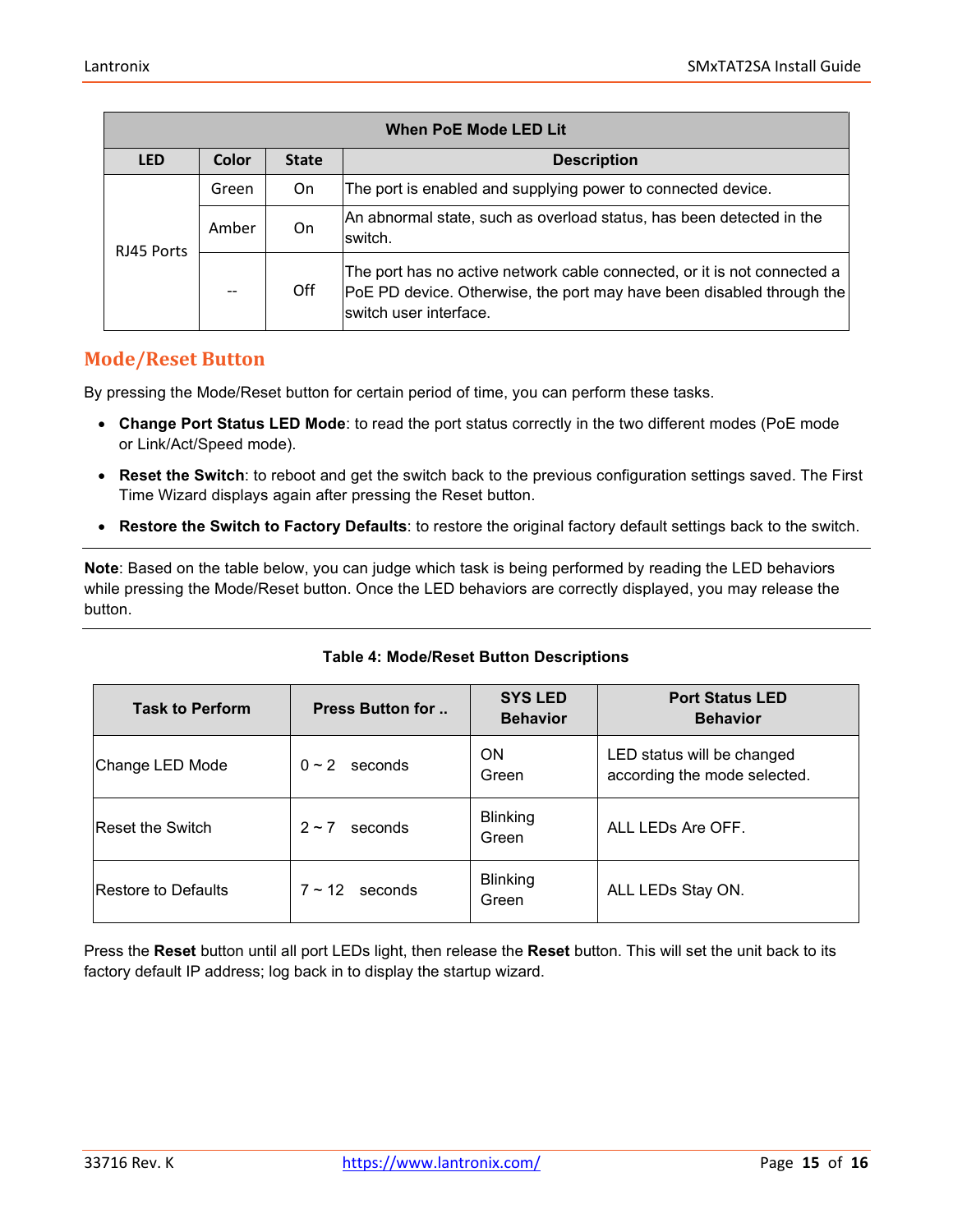## <span id="page-15-0"></span>**Chapter 3 Installation**

## <span id="page-15-1"></span>**Package Contents**

- The Switch
- AC Power cord (country specific)
- Four adhesive rubber feet
- Printed Quick Start Guide
- 19" Rack Mount brackets

**Caution**: The switch is an indoor device. If it is to be used with outdoor devices such as outdoor IP cameras or outdoor Wi-Fi APs, then you are strongly suggested to install a surge protector or surge suppressor to protect the switch.

Compliant with 802.3at in Environment A when using an isolated power supply. For 802.3at Environment B applications, i.e., building to building, copper to copper endpoint connections: 1) use an Ethernet network isolator module (PoE disabled), or 2) use mid-span injector (s), e.g., MIL-L100i, L1000i-at, between this switch's PSE port and link partner PD port.

## <span id="page-15-2"></span>**Mounting the Switch on a Wall**

**Step 1: In**stall user-supplied screws on the appropriate location on the wall and be aware of the dimensional limitation of the screws.







**Step 2:** Make sure that the switch is attached securely to wall.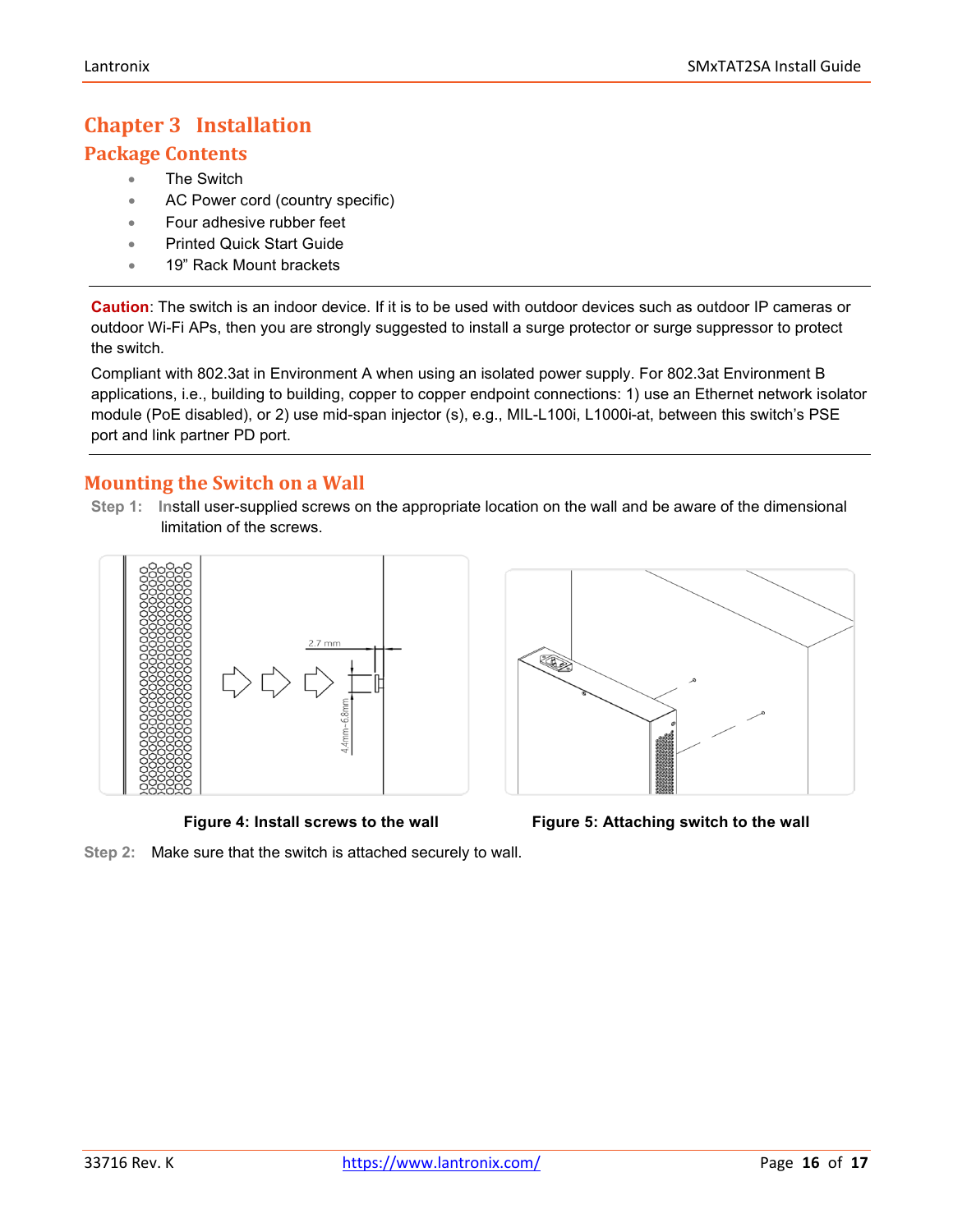## <span id="page-16-0"></span>**Mounting the Switch on Desk or Shelf**

- **Step 1:** Verify that the workbench is sturdy and reliably grounded.
- **Step 2:** Attach the four adhesive rubber feet to the bottom of the switch.



**Figure 6: Attaching the Rubber Feet**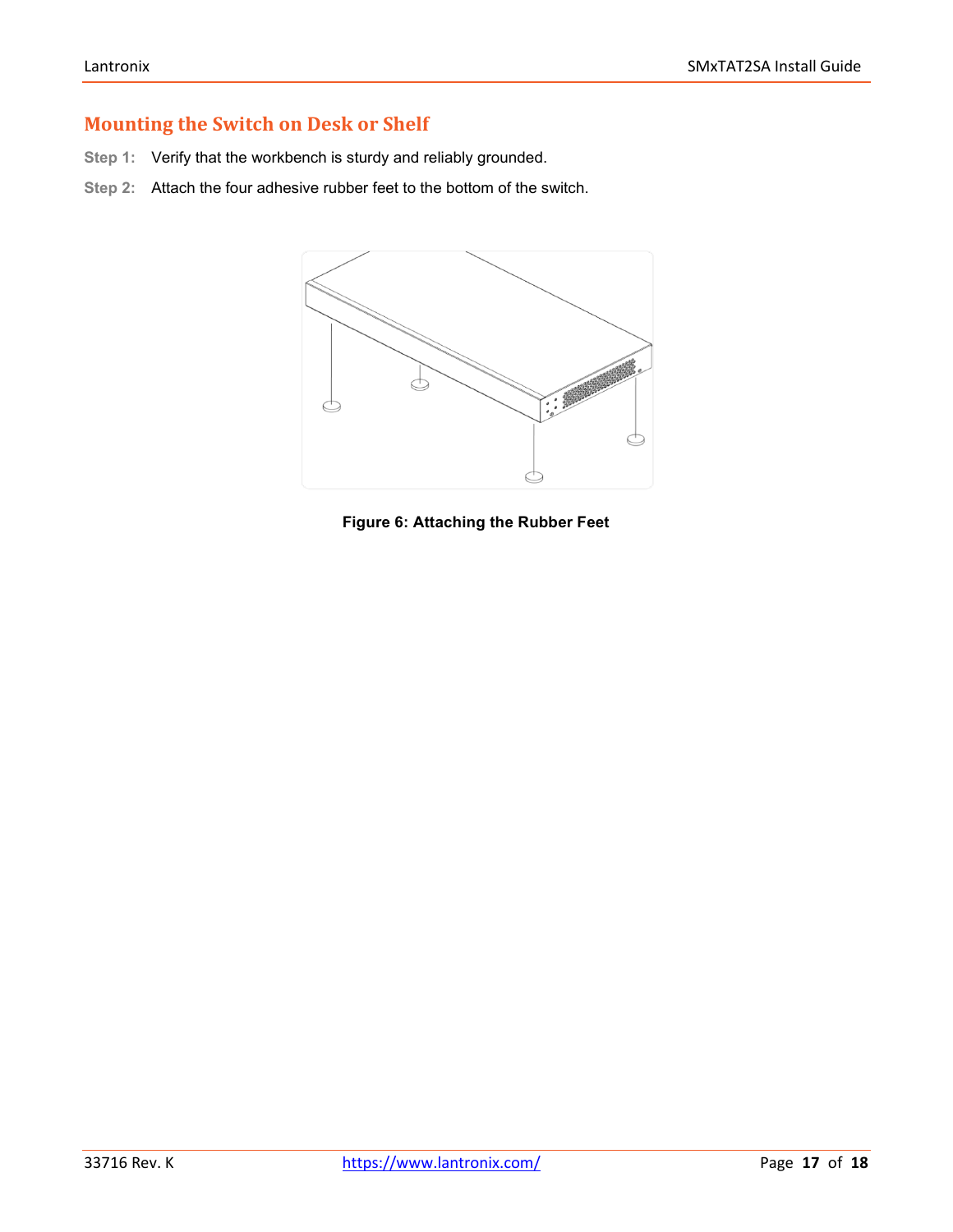## <span id="page-17-0"></span>**Mounting the Switch in a 19-inch Rack**

**Step 1**: Attach the mounting brackets to both sides of the chassis. Insert screws and tighten then with a screwdriver to secure the brackets.



#### **Figure 7: Attaching Brackets to the Switch**

**Step 2**: Place the switch on a rack shelf in the rack. Push it in until the oval holes in the brackets align with the mounting holes in the rack posts.

**Step 3**: Attach the brackets to the posts. Insert screws and tighten them.



**Figure 8: Attaching Brackets to the Rack Post**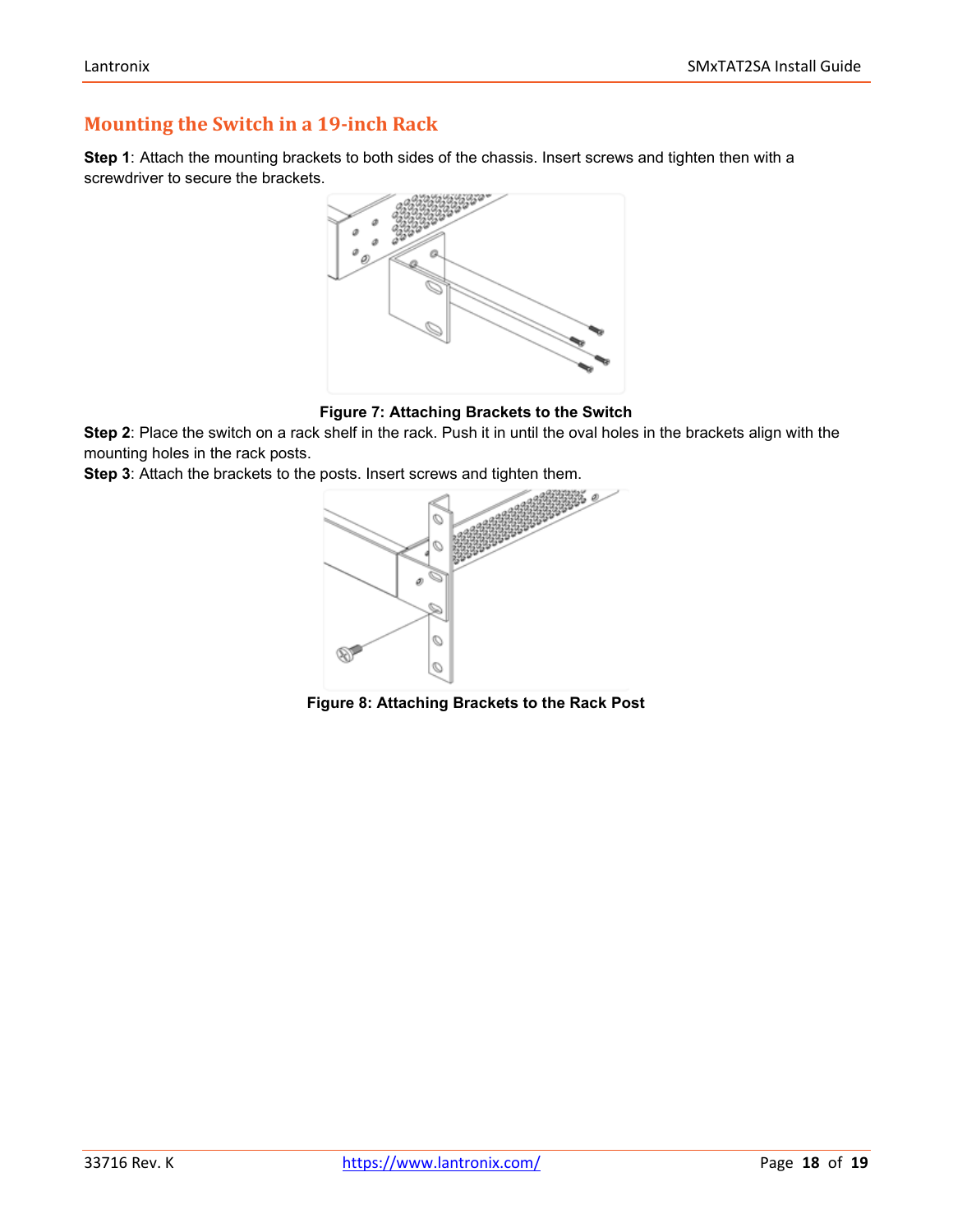## <span id="page-18-0"></span>**Installing SFP Modules**

You can install or remove a mini-GBIC SFP module from a SFP port without having to power off the switch. **Note**: with Port Mode set to Auto, these Copper SFPs can be used: TN-SFP-T-MG, TN-GLC-T-MG, and TN-GLC-T.

**Note**: see the related SFP device manual for important Safety warnings. See the Lantronix [SFP page](https://www.transition.com/lines/optical-devices/?fwp_platform=platform-sfp) for our full line of SFP transceivers. See the [FOA webpage](https://www.thefoa.org/) for additional information. The Fiber Optic Association, Inc.is an international non-profit educational association chartered to promote professionalism in fiber optics through education, certification and standards.

**Step 1:** Insert the module into the SFP port.

**Step 2:** Press firmly to ensure that the SFP module seats into the connector.



**Figure 9: Installing an SFP Module into an SFP Port**

## <span id="page-18-1"></span>**Connecting Devices**

Firmware v1.01.1209 adds the PoE Force mode feature. **Note**: only connect PDs which support power input in the 48~56V range to prevent damage to PDs. When the port is changed to Force mode, the port's PoE LED lights immediately. See the *Web User Guide* for details.





**Figure 10: RJ-45 and SFP Ports**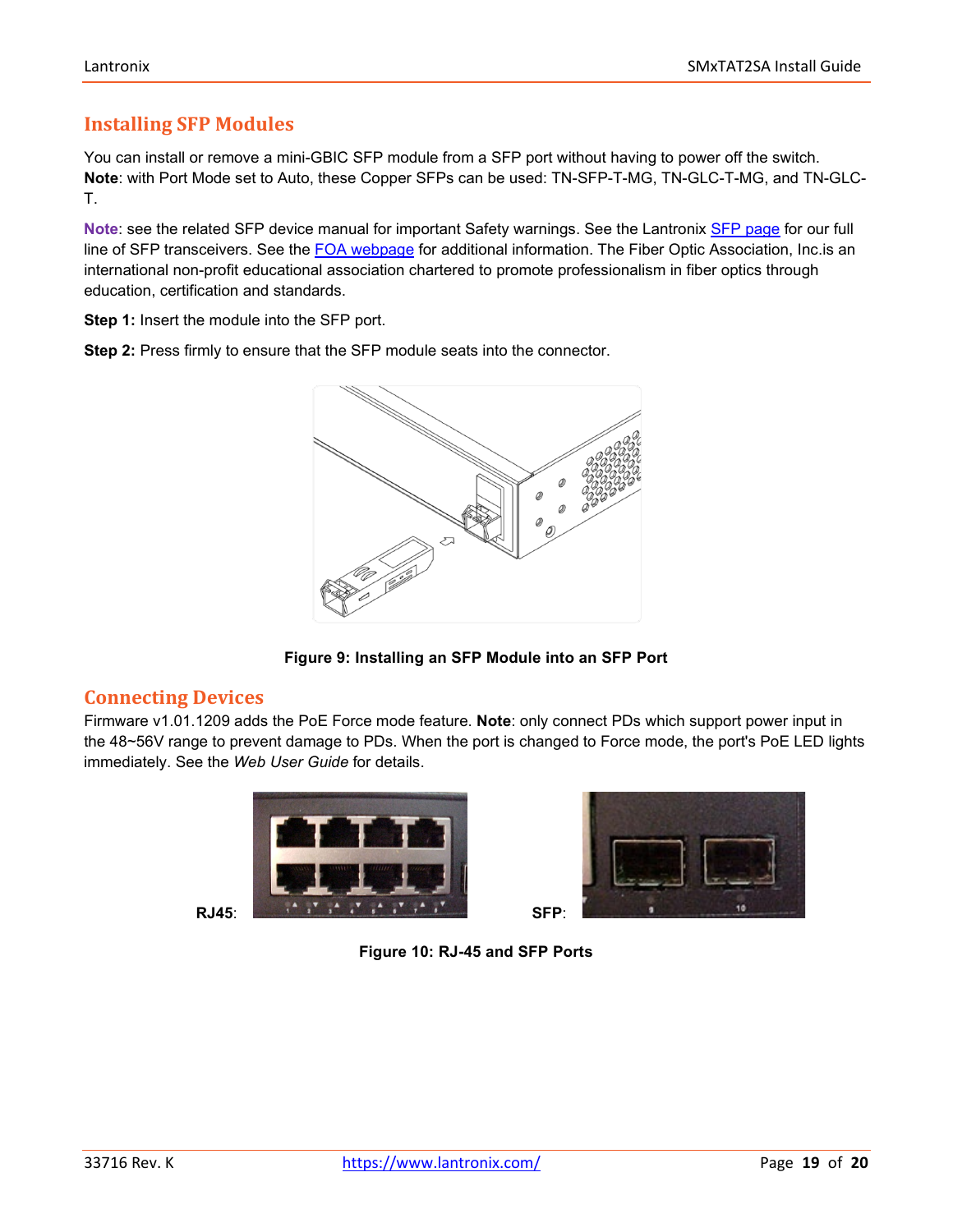## <span id="page-19-0"></span>**Connecting the AC Power Cord**

The switch ships with a country specific AC Power cord. To order the corresponding country specific power cord, add the Country Code extension to the end of the SKU (e.g., SM8TAT2SA-NA = North America, -LA = Latin America, -EU = Europe, -UK = United Kingdom, -SA = South Africa, -JP = Japan, -OZ = Australia,  $-BR = Brazil$ ).

- **Step 1:** Connect the AC power cord to the AC power receptacle of switch.
- **Step 2:** Connect the other end of the AC power cord to the AC power outlet.
- **Step 3:** Check the SYS LED. If it is ON, the power connection is correct.



**Figure 11: Connecting AC Power Cord**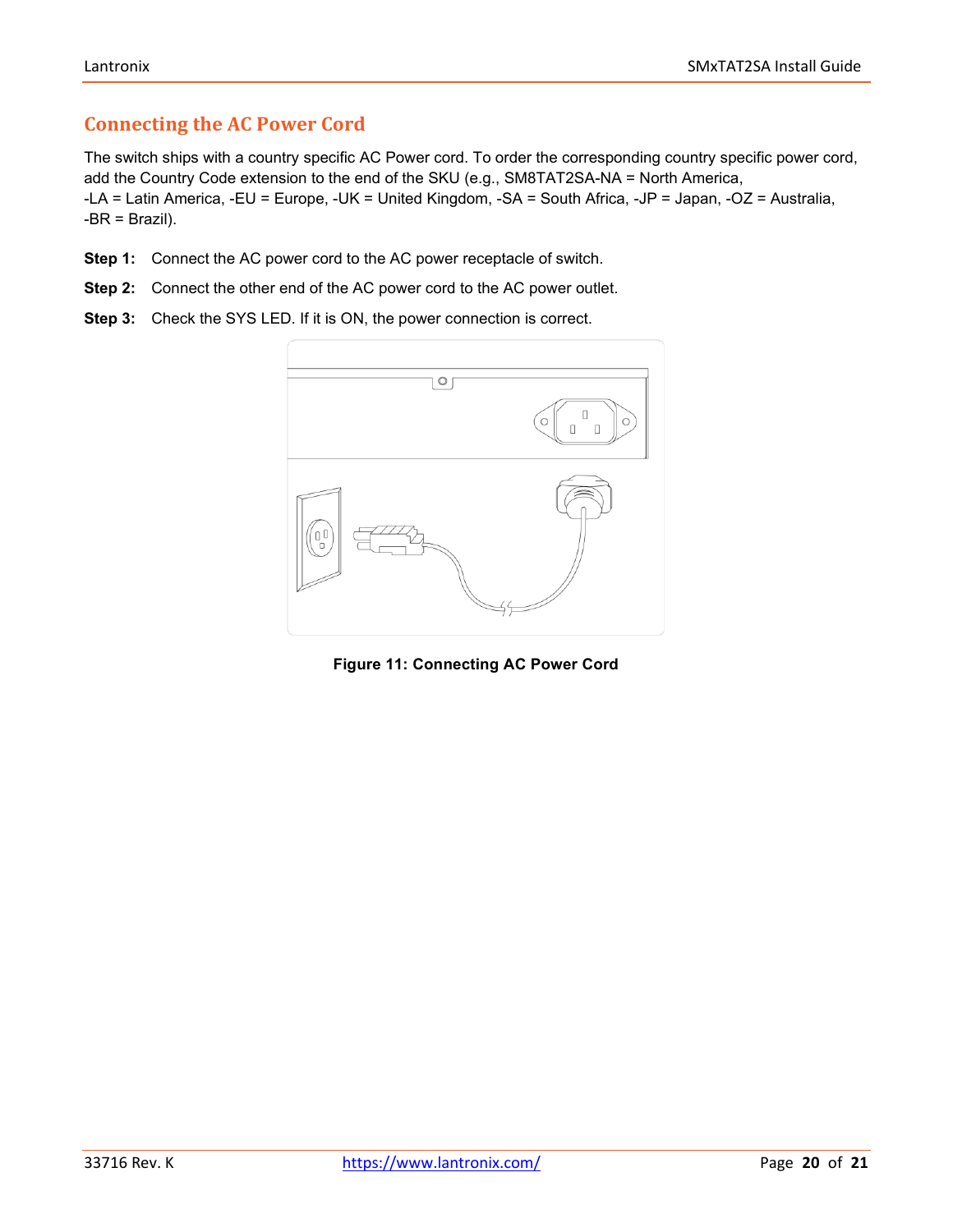## <span id="page-20-0"></span>**Chapter 4 Initial Switch Configuration**

## <span id="page-20-1"></span>**Initial Switch Configuration via Web Browser**

When you power up the switch the first time, a First Time Wizard is presented. On subsequent power ups, you can perform the initial switch configuration using a web browser. See the Quick Start Guide for First Time Wizard information. For managing other switch features, refer to the Web User Guide for details.

For the initial configuration stage, you must reconfigure your PC's IP address and subnet mask so as to make sure the PC can communicate with the switch. After changing PC's IP address (for example, 192.168.1.250), then you can access the Web interface of the switch using the switch's default IP address as shown below.

The initial switch configuration via web browser procedure is as follows:

**Note:** The switch's factory default IP address is **192.168.1.77** and the factory default Subnet Mask is **255.255.255.0**.

- 1. Power up the PC that you will use for the initial configuration. Make sure the PC has an Ethernet RJ45 connector to be connected to the switch via standard Ethernet LAN cable.
- 2. Reconfigure the PC's IP address and Subnet Mask as below, so that it can communicate with the switch. To change the PC's IP address for a PC running Windows® 7/8.x/10, is as follows:
	- **a)** Type "*network and sharing*" into the **Search box** in the **Start Menu**.
	- **b)** Select **Network and Sharing Center**.
	- **c)** Click on **Change adapter settings** on the left of PC screen.

**Note:** You can skip steps a to c, by pressing **WinKey**+**R** and type "*ncpa.cpl"* command to get to step d directly.

- **d)** Right-click on your local adapter and select **Properties**.
- **e)** In the **Local Area Connection Properties** window highlight **Internet Protocol Version 4 (TCP/IPv4)** then click the **Properties** button.

**Note:** Be sure to record all your PC's current IP settings to be able to restore them later.

- **f)** Select the radio button **Use the following IP address** and enter in the IP for the PC (e.g., any IP address not in use, and in between *192.168.1.2* and *192.168.1.254*), Subnet mask (e.g., *255.255.255.0*), and Default gateway that corresponds with your network setup. Then enter your Preferred and Alternate DNS server addresses.
- **g)** Click **OK** to change the PC's IP address.
- 3. Power up the switch to be initially configured and wait until it has finished its start-up processes.
- 4. Connect the PC to any port on the switch using a standard Ethernet cable, and check the port LED on the switch to make sure the link status of the PC is OK.
- 5. Run your Web browser on the PC; enter the factory default IP address, to access the switch's Web interface.

If your PC is configured correctly, you will see the login page of the switch as shown below.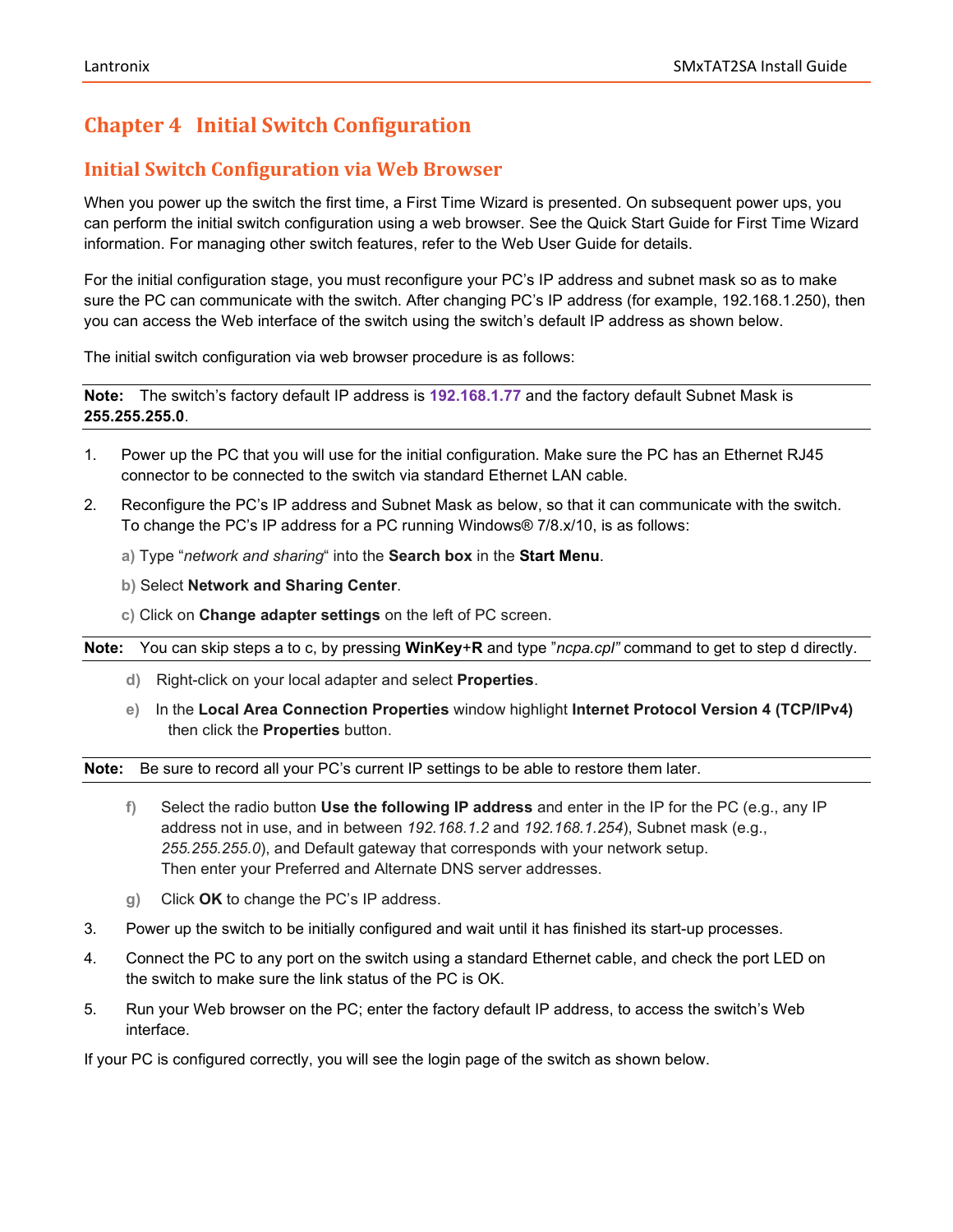| Username | <b>LANTRONIX®</b> |
|----------|-------------------|
| Password |                   |
| Login    | Login             |

#### **Figure 11: Web Interface Login page**

If you do not see the above login page, perform these steps:

- Refresh the web page.
- Check to see if there is an IP conflict issue.
- Clean browser cookies and temporary internet files.
- Check your PC settings again and repeat step 2.
- 6. Enter the factory default username and password in login page.
- 7. Click "Login" to log into the switch.

**Note:** The factory default Username and Password of the switch are both **admin**.

See the *SMxTAT2SA Web User Guide* for more information.

## <span id="page-21-0"></span>**Initial Switch Configuration via CLI**

The CLI (Command Line Interface) can be accessed via telnet or SSH. See the *SMxTAT2SA CLI Referenc*e for more information.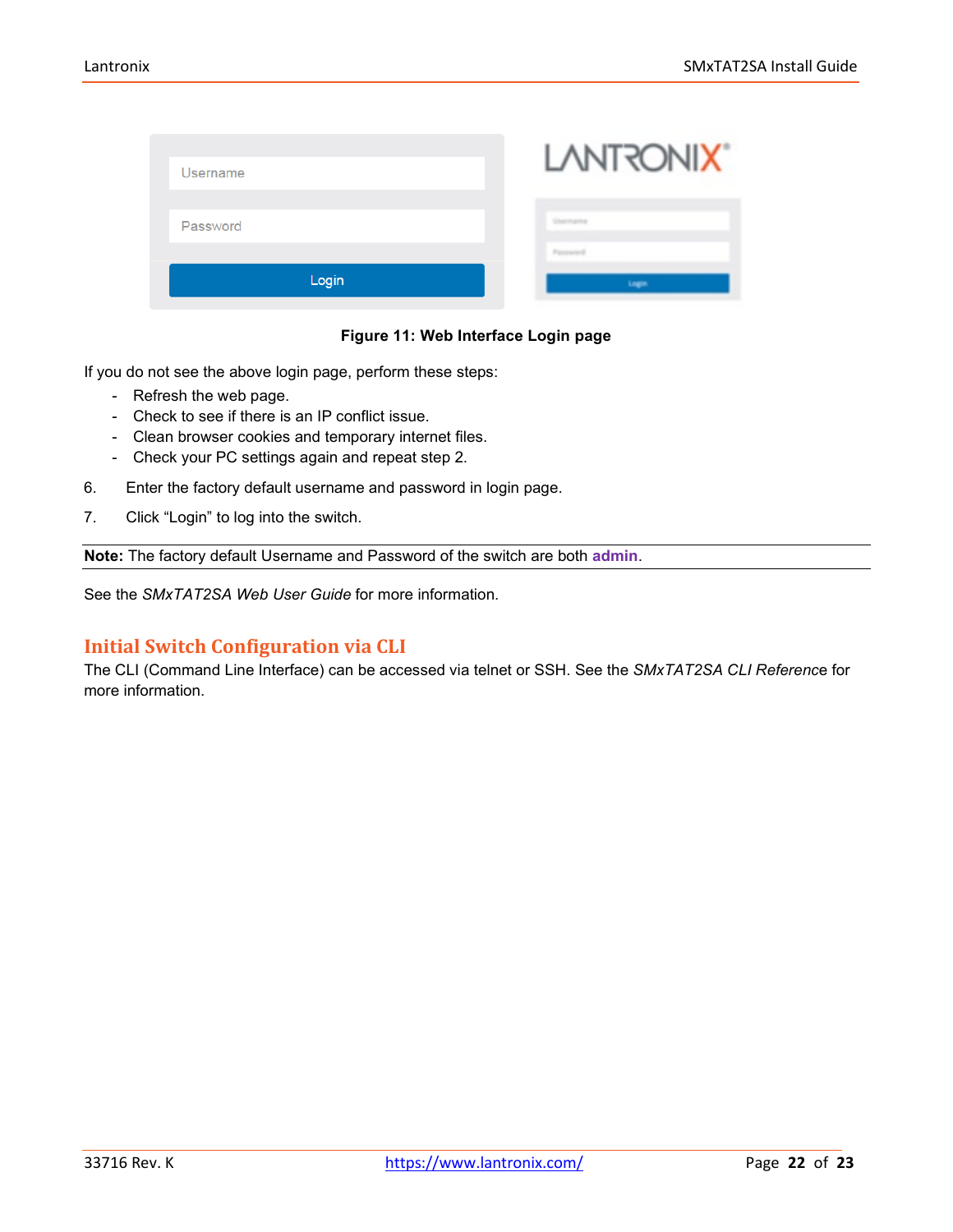## <span id="page-22-0"></span>**Chapter 5. Troubleshooting, Support, and Compliance**

## <span id="page-22-1"></span>**Troubleshooting**

The following table provides steps to troubleshoot problems by taking actions based on the suggested solutions.

#### **Table 5: Troubleshooting Procedure**

<span id="page-22-2"></span>

| <b>Symptom</b>                                   | <b>Possible Cause</b>                                                 | <b>Suggested Solution</b>                                                                                                                                                                                                                                                                                                                                                                                                           |
|--------------------------------------------------|-----------------------------------------------------------------------|-------------------------------------------------------------------------------------------------------------------------------------------------------------------------------------------------------------------------------------------------------------------------------------------------------------------------------------------------------------------------------------------------------------------------------------|
| <b>SYSTEM LED is Off</b>                         | The switch is not<br>receiving power.                                 | 1. Check if correct power cord is connected firmly to the switch<br>and to the AC outlet socket.<br>2. Perform power cycling the switch by unplugging and plugging<br>the power cord back into the switch.<br>3. If the LED is still off, try to plug power cord into different AC<br>outlet socket to make sure correct AC source is supplied.                                                                                     |
| <b>SYSTEM LED is Red</b>                         | An abnormal<br>state was<br>detected by the<br>switch.                | Check the system log to understand the abnormal state<br>(e.g., exceeding operating temperature range) and take<br>corresponding actions to resolve.                                                                                                                                                                                                                                                                                |
| Port Status LED is Off in<br>Link/Act/Speed Mode | The port is not<br>connected, or the<br>connection is not<br>working. | 1. Check if the cable connector plug is firmly inserted and locked<br>into the port at both the switch and connected device.<br>2. Make sure the connected device is up and running correctly.<br>3. If the symptom still exists, try different cable or different port to<br>tell if it is related to the cable or specific port.<br>4. Check if the port is disabled in the configuration settings via the<br>Web user interface. |
| Port Status LED is Off in<br>PoE Mode            | The port is not<br>supplying power                                    | 1. Check if the cable connector plug is firmly inserted and locked<br>into the port at both the switch and connected device.<br>2. Make sure the correct Ethernet cables are used.<br>3. If symptom still exists, try different cable or different port to<br>identify if it is related to the cable or specific port.<br>4. Check if the port is disabled in the configuration settings via the<br>Web user interface.             |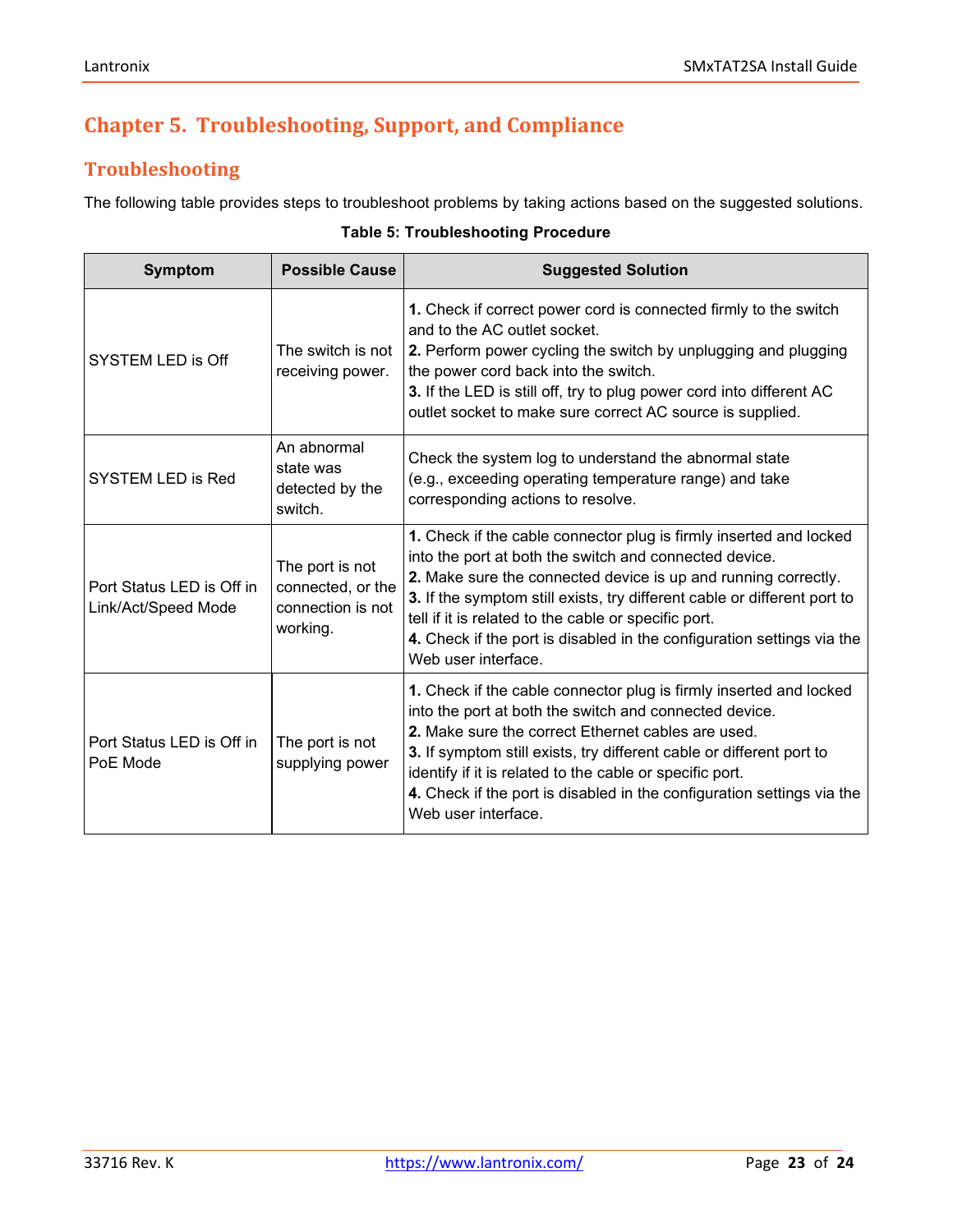## **PoE Modes and Compliance**

#### **PoE Deployment Environments A and B**

IEEE802.3at-2009 defines two deployment environments in section 33.4.1:

**Environment A**: when both PSE and PD are located indoors, inside the same building. In this environment, there must be electrical isolation between the PoE circuitry and the data circuitry inside a PSE. Multi-port PSE's can all share the same ground isolation. Environment A is therefore an indoor PSE –indoor PD environment (a.k.a. indoor/indoor).

**Environment B**: when the PSE and PD are not located in the same building. In this environment there needs to be electrical isolation between PoE and data, as well as between every port in a multi-port PSE. This isolation between ports requirement de facto determines a completely separate power supply per port, which makes multiport PSEs for outdoor PD deployment impractical. Environment B is therefore an indoor PSE-outdoor PD (a.k.a. indoor/outdoor) or outdoor PSE-outdoor PD (a.k.a. outdoor/outdoor) environment.

This means only single-port PSEs should normally be used when PDs are deployed outdoors. In summary, the PD-PSE environment is one of these three combinations:

- 1. PoE Source is indoor, PD is indoor (Env. A)
- 2. PoE Source is indoor, PD is outdoor (Env. B)
- 3. PoE Source is outdoor, PD is outdoor (Env. B)

Option 3 is the most challenging environment since both the PD and PSE are installed outdoors.

**Caution**: The switch is an indoor device. If it is to be used with outdoor devices such as outdoor IP cameras or outdoor Wi-Fi APs, then you are strongly suggested to install a surge protector or surge suppressor to protect the switch. The switch is compliant with 802.3at in Environment A when using an isolated power supply. For 802.3at Environment B applications, i.e., building to building, copper to copper endpoint connections: 1) use an Ethernet network isolator module (PoE disabled), or 2) use mid-span injector (s), e.g., MIL-L100i, L1000i-at, between this switch's PSE port and link partner PD port.

#### **Mode A vs. Mode B**

Alternative A, also known as Mode A, uses the data pairs of an Ethernet link to deliver power. Data Pairs include pins 1,2 and 3,6. PSEs using Mode A supply a positive voltage to pins 1 and 2. Alternative B, also known as Mode B, uses the spare pairs to deliver power. Spare Pairs include pins 4,5 and 7,8.

#### **802.3af/at Standard "compliant" vs "compatible" PDs**

Knowing the difference between PoE "compliant" and "compatible" devices can help avoid interoperability and connectivity issues. Compliant PoE devices and compatible PoE devices are not held to the same 802.3af/at standard:

- 802.3af/at "compliant" PDs fulfill the IEEE strict requirement to support both Mode A and Mode B power modes.
- 802.3af/at "compatible" PDs typically can provide power using only Mode B.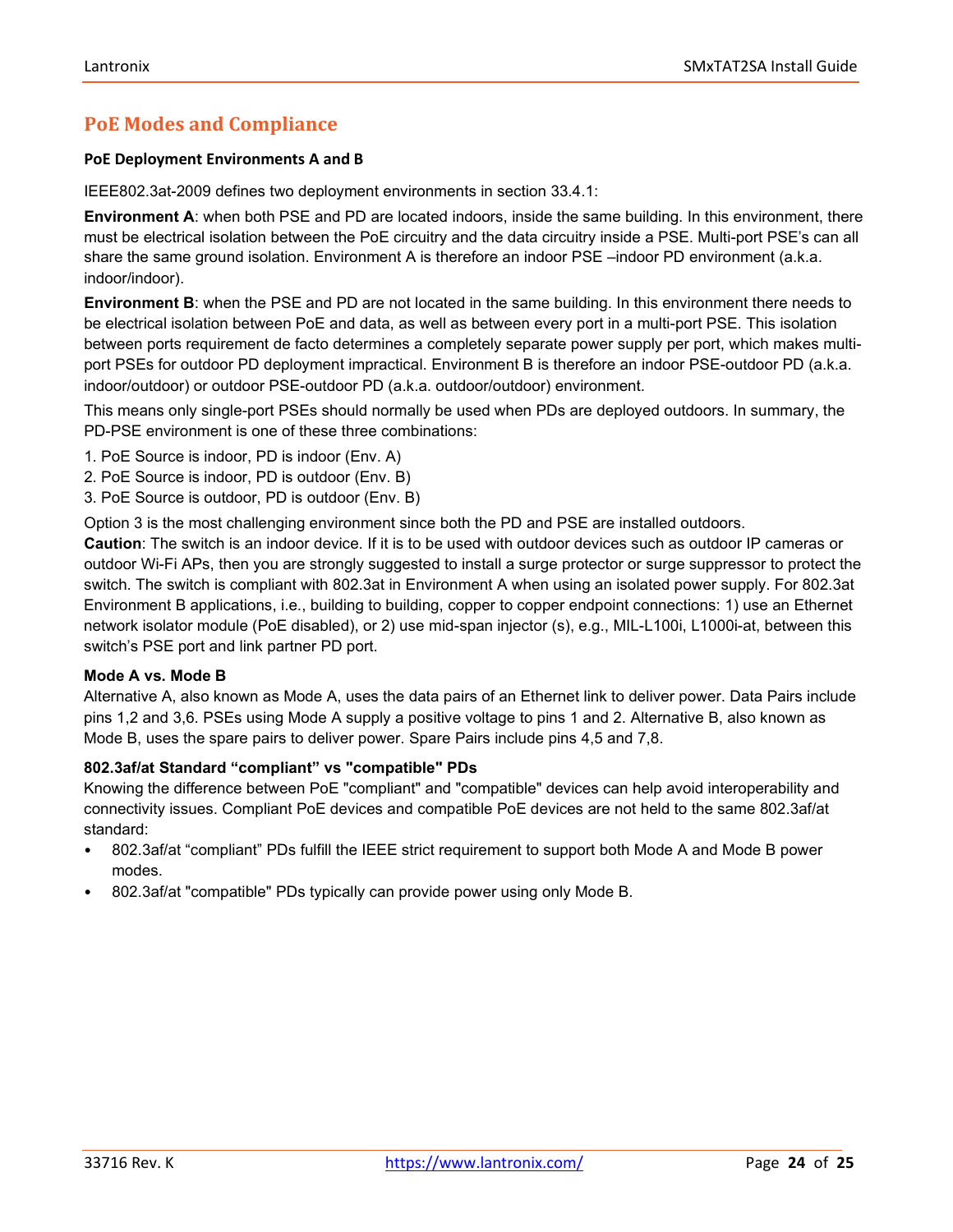#### **Typical PD Power Requirements**

- □ 1.8 Watts: Lantronix' M/GE-ISW-SFP-01-PD (Class 1 Powered Device (0.44 3.84 Watts).
- □ 13W: IP Camera, VoIP Phone, Wireless Access Point, Networked Audio.
- □ 30W: IP Telephone, WiMAX Access Point, PTZ Camera, Remote Computer Terminal.
- □ 60W : Door Access System, Video Phone, Thin Client.
- □ 100W: Digital Signage Display, Point-of-Sale System, LCD TV, Computer Monitor.
- □ 200W: Larger TV, Larger Display, Larger Monitor, Laptop.

After eliminating basic network factors, ask your PD vendor for the PD's power supply mode and polarities supported and exact power consumption.

#### **Calculate PoE Power Budget**

To calculate how many 802.3at devices the unit supports, divide the Total PoE Budget (130 Watts) by 30 Watts. To calculate the maximum number of 802.3af devices, divide the Total PoE Budget (130 Watts) by 15.4 Watts.

#### **Mixing POE and Non-POE Devices**

You can mix POE and non-POE devices on the same POE switch (i.e., you can put PCs on the same POE switch as a SIP phone or a VOIP phone). The PSE (your switch) will only send power if requested by the PD.

#### **Ethernet and PoE Intra-Building Cabling Warnings**

- 1. Ethernet cables are intended for intrabuilding use only. Connecting your Lantronix switch directly to Ethernet cables that run outside the building in which the switch is housed will void the user's warranty and could create a fire or shock hazard.
- 2. PoE cables are intended for intrabuilding use only. Connecting your Lantronix switch directly to PoE cables that run outside the building in which the switch is housed will void the user's warranty and could create a fire or shock hazard.
- 3. For outdoor PoE applications, we recommend using Lantronix' SI-IES-1200-LRT Unmanaged Hardened PoE+ Injector or SI-IES-111D-LRT Unmanaged Hardened PoE+ Injector/Converter Use of any other PoE injector will void the user's warranty and could create a fire or shock hazard.

#### **Legacy PD Detection / Capacitor Detection**

Legacy PDs refers to powered devices manufactured before the IEEE standard was finalized and do not have the expected PD signature required by the PSE's detection signal. Such PDs usually feature large capacitance as the detection signature that does not completely comply with the 802.3af specs. By enabling this option, the switch will probe for legacy PDs and if a legacy PD is detected, the switch will provide power to the PD.

## <span id="page-24-0"></span>**Troubleshooting PoE Problems**

- 1. Get as much detail as possible regarding the symptom, including any system messages from the PoE switch. For example, does a PD not power up at all, or does it power up briefly and then power down?
- 2. Determine if the trouble occurred on initial installation or after the PD had been working normally?
- 3. If the trouble started after the PD was working, what changed? Any hardware or software changes?
- 4. Verify that the port is not shut down, disabled, or errored.
- 5. Verify that the Ethernet cable from the PD to the switch port is good.
- 6. Verify that the total cable length from the switch front panel to the connected PD is not more than 100 meters. Some of the power from the switch port is dissipated in the cable due to wire resistance, especially on cables as long as 100 meters. Only the remaining power is available to the PD. The 100-meter limit for twisted-pair Ethernet cable assumes **a)** not more than four RJ-45 connection points in the transmission path, **b)** 90 meters of solid-strand Category 5 or 5e, and **c)** 10 meters of flexible multistrand cable (2-to-5 meters of multistrand Category 5 patch cords).
- 7. Verify that the PSE switch power budget can power the PD. If the switch power budget is depleted, additional PDs will not power-on when connected to a PoE port. Verify that the switch power budget (available PoE) is not depleted before or after the PD is connected. Verify that enough power is available for the PD type.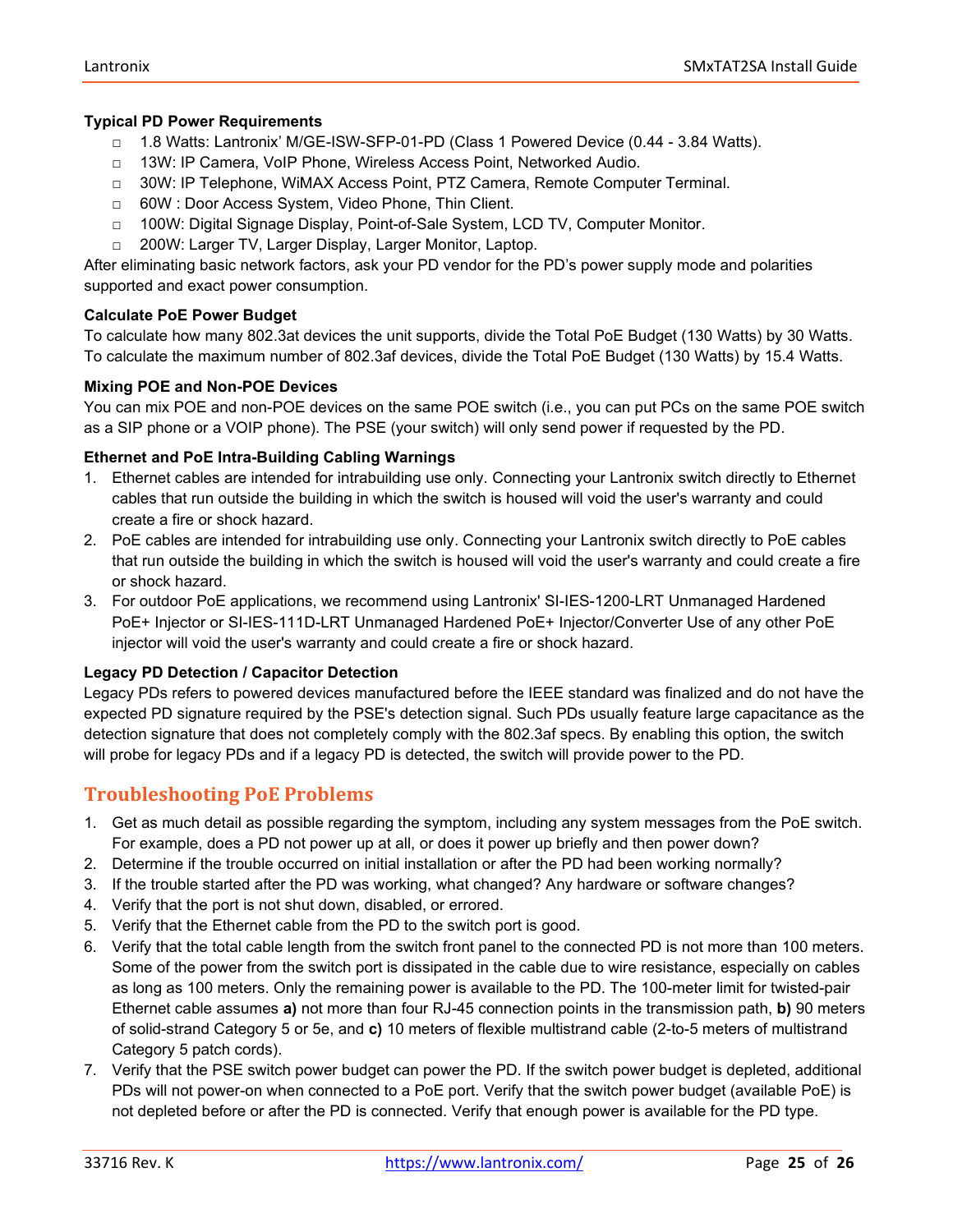- 8. Verify if non-powered Ethernet devices can establish an Ethernet link on any port and that PoE devices do not power up on the same port.
- 9. Review alarms reported previously by system messages.
- 10. If a working IP Phone or WAP intermittently reloads or disconnects from inline power, verify all electrical connections from the switch to the PD. An unreliable connection results in power interruptions and intermittent PD operation, such as PD disconnects and reloads.
- 11. Check for changes in the electrical environment at the switch site. What is happening at the PD when the disconnect occurs? Check for error messages reported by the switch at the same time of the disconnect.
- 12. Pre-standard and post-standard VoIP phones may use different detection and connect / disconnect methods. Note that PD detection occurs when an Ethernet device is first connected to a PoE port. If a non-PoE device is connected to a PoE port, detection is deactivated. If the non-PoE device is later disconnected and replaced by a PD, the switch may not detect it immediately.
- 13. Verify that the PD is not causing an overcurrent condition on the port. Specifically: does the VoIP phone initially power on and then disconnect? If so, the problem may be an initial current surge that exceeds a current-limit threshold for the switch port. Some PDs may have excessive "surge in" current when first connected to a PoE port. The switch initially provides power to the port, and then quickly removes power due to a momentary overcurrent condition. The PD starts to power up, but then quickly powers down.
- 14. Most PoE switches have voltage and current regulators that detect an overcurrent threshold and disconnect power from the line. This prevents excessive current from being delivered by the PoE port, which could possibly result in damage to port-level components.
- 15. A variety of disturbances on the AC power line (mains) can cause odd PoE problems. The power supplies in various switches and PDs can react uniquely to AC input disturbances. AC disruption problems are usually temporary or one-time occurrences. For example, a specific switch or PD may reboot due to an AC power problem, while other switches or PDs may show a greater immunity to the problem. This is a typical occurrence during lightning storms or AC power maintenance. In a worst-case scenario, a PoE power supply may appear to shut down, with no PoE output voltage to any port. It's possible the switch's Ethernet functions appear normal, and only the PoE functions are disrupted or degraded, or the switch may power down completely due to the AC disturbance. PDs may exhibit unusual behavior. In such cases, power cycle the switch (unplug the switch, wait at least three seconds, then plug it back in. This will ensure a total system reset that should restore normal operation.
- <span id="page-25-0"></span>16. Check if related features (LLDP mode, CDP mode) are enabled. See the Lantronix [PoE Brochure](https://www.transition.com/wp-content/uploads/2016/04/PoE-Brochure.pdf) for more information.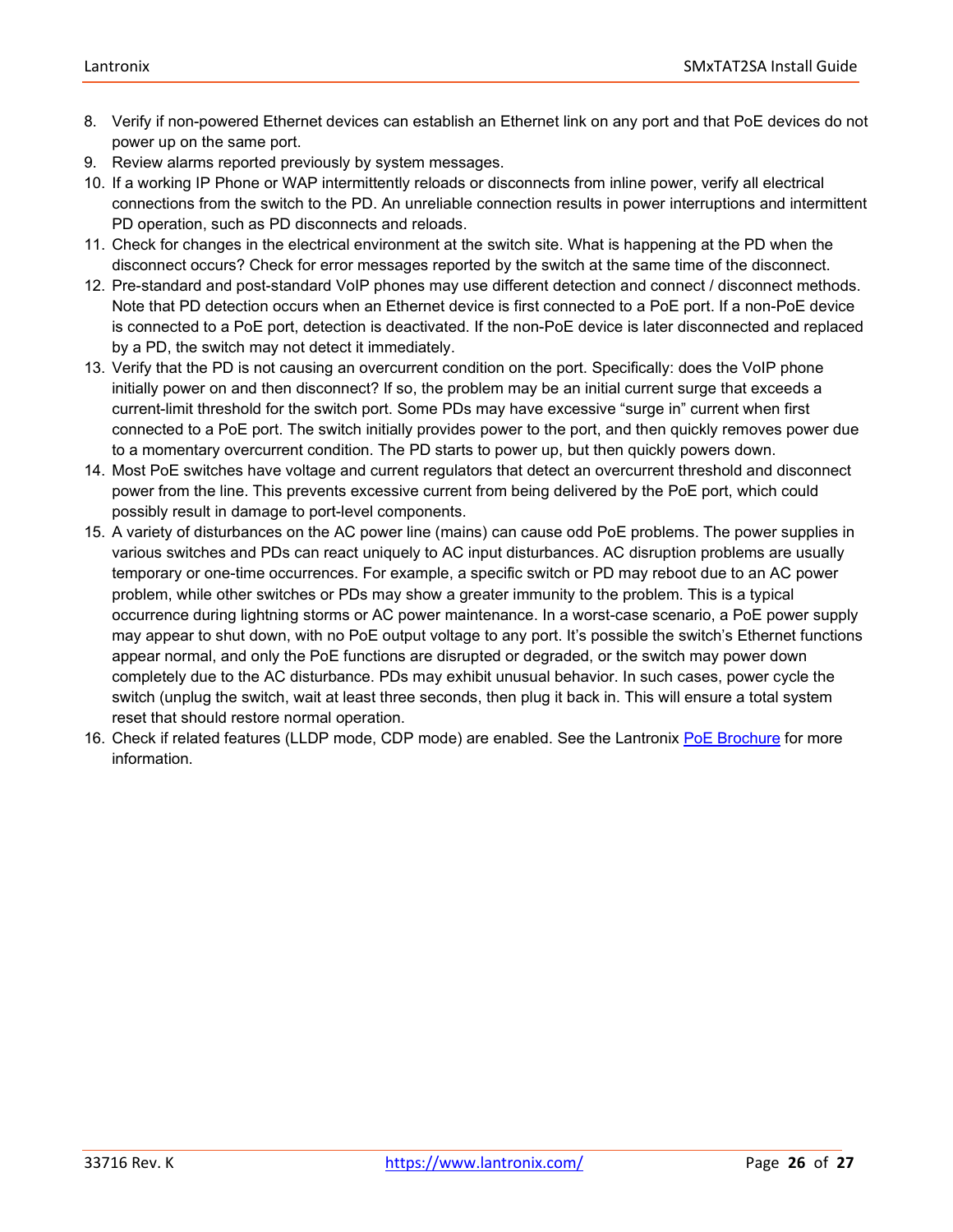## **Recording Device and System Information**

After performing the troubleshooting procedures, and before calling or emailing Technical Support, please record as much information as possible to help the Tech Support Specialist.

- 1. Select the SMxTAT2SA **Configuration** > **System** > **Information** menu path. From the CLI, use the **show** commands needed to gather the information below or as requested by the Tech Support Specialist.
- 2. Record SMxTAT2SA Model Information: Model Name: Hardware Version: \_\_\_\_\_\_\_\_\_\_\_\_\_\_\_\_\_\_\_\_\_\_\_\_\_\_\_ Mechanical Version: \_\_\_\_\_\_\_\_\_\_\_\_\_\_ Firmware Version: \_\_\_\_\_\_\_\_\_\_\_\_\_\_\_\_\_\_\_\_\_\_\_\_\_\_\_ System Date: \_\_\_\_\_\_\_\_\_\_\_\_\_\_\_\_\_\_\_\_\_\_\_\_\_\_\_\_\_\_\_\_\_\_\_\_\_\_\_\_\_\_\_\_\_\_\_\_\_

3. Record the **LED** Status: \_\_\_\_\_\_\_\_\_\_\_\_\_\_\_\_\_\_\_\_\_\_\_\_\_\_\_\_\_\_\_\_\_\_\_\_\_\_\_\_\_\_\_\_\_\_\_\_\_\_\_\_\_\_\_\_\_\_\_\_\_\_\_\_\_\_\_\_\_\_\_\_\_\_\_\_\_\_\_\_\_\_\_\_\_\_

4. Provide additional information to your Tech Support Specialist. See the "Troubleshooting" section above.

\_\_\_\_\_\_\_\_\_\_\_\_\_\_\_\_\_\_\_\_\_\_\_\_\_\_\_\_\_\_\_\_\_\_\_\_\_\_\_\_\_\_\_\_\_\_\_\_\_\_\_\_\_\_\_\_\_\_\_\_\_\_\_\_\_\_\_\_\_\_\_\_\_\_\_\_\_\_\_\_\_\_\_\_\_\_\_\_\_\_\_\_\_\_\_\_\_\_\_\_\_\_\_\_\_\_\_\_\_\_\_\_\_\_\_\_

\_\_\_\_\_\_\_\_\_\_\_\_\_\_\_\_\_\_\_\_\_\_\_\_\_\_\_\_\_\_\_\_\_\_\_\_\_\_\_\_\_\_\_\_\_\_\_\_\_\_\_\_\_\_\_\_\_\_\_\_\_\_\_\_\_\_\_\_\_\_\_\_\_\_\_\_\_\_\_\_\_\_\_\_\_\_\_\_\_\_\_\_\_\_\_\_\_\_\_\_\_\_\_\_\_\_\_\_\_\_\_\_\_\_\_\_ \_\_\_\_\_\_\_\_\_\_\_\_\_\_\_\_\_\_\_\_\_\_\_\_\_\_\_\_\_\_\_\_\_\_\_\_\_\_\_\_\_\_\_\_\_\_\_\_\_\_\_\_\_\_\_\_\_\_\_\_\_\_\_\_\_\_\_\_\_\_\_\_\_\_\_\_\_\_\_\_\_\_\_\_\_\_\_\_\_\_\_\_\_\_\_\_\_\_\_\_\_\_\_\_\_\_\_\_\_\_\_\_\_\_\_\_ \_\_\_\_\_\_\_\_\_\_\_\_\_\_\_\_\_\_\_\_\_\_\_\_\_\_\_\_\_\_\_\_\_\_\_\_\_\_\_\_\_\_\_\_\_\_\_\_\_\_\_\_\_\_\_\_\_\_\_\_\_\_\_\_\_\_\_\_\_\_\_\_\_\_\_\_\_\_\_\_\_\_\_\_\_\_\_\_\_\_\_\_\_\_\_\_\_\_\_\_\_\_\_\_\_\_\_\_\_\_\_\_\_\_\_\_

\_\_\_\_\_\_\_\_\_\_\_\_\_\_\_\_\_\_\_\_\_\_\_\_\_\_\_\_\_\_\_\_\_\_\_\_\_\_\_\_\_\_\_\_\_\_\_\_\_\_\_\_\_\_\_\_\_\_\_\_\_\_\_\_\_\_\_\_\_\_\_\_\_\_\_\_\_\_\_\_\_\_\_\_\_\_\_\_\_\_\_\_\_\_\_\_\_\_\_\_\_\_\_\_\_\_\_\_\_\_\_\_\_\_\_\_\_

\_\_\_\_\_\_\_\_\_\_\_\_\_\_\_\_\_\_\_\_\_\_\_\_\_\_\_\_\_\_\_\_\_\_\_\_\_\_\_\_\_\_\_\_\_\_\_\_\_\_\_\_\_\_\_\_\_\_\_\_\_\_\_\_\_\_\_\_\_\_\_\_\_\_\_\_\_\_\_\_\_\_\_\_\_\_\_\_\_\_\_\_\_\_\_\_\_\_\_\_\_\_\_\_\_\_\_\_\_\_\_\_\_\_\_\_\_\_\_ \_\_\_\_\_\_\_\_\_\_\_\_\_\_\_\_\_\_\_\_\_\_\_\_\_\_\_\_\_\_\_\_\_\_\_\_\_\_\_\_\_\_\_\_\_\_\_\_\_\_\_\_\_\_\_\_\_\_\_\_\_\_\_\_\_\_\_\_\_\_\_\_\_\_\_\_\_\_\_\_\_\_\_\_\_\_\_\_\_\_\_\_\_\_\_\_\_\_\_\_\_\_\_\_\_\_\_\_\_\_\_\_\_\_\_\_\_\_\_

\_\_\_\_\_\_\_\_\_\_\_\_\_\_\_\_\_\_\_\_\_\_\_\_\_\_\_\_\_\_\_\_\_\_\_\_\_\_\_\_\_\_\_\_\_\_\_\_\_\_\_\_\_\_\_\_\_\_\_\_\_\_\_\_\_\_\_\_\_\_\_\_\_\_\_\_\_\_\_\_\_\_\_\_\_\_\_\_\_\_\_\_\_\_\_\_\_\_\_\_\_\_\_\_\_\_\_\_\_\_\_\_\_\_\_\_\_\_ \_\_\_\_\_\_\_\_\_\_\_\_\_\_\_\_\_\_\_\_\_\_\_\_\_\_\_\_\_\_\_\_\_\_\_\_\_\_\_\_\_\_\_\_\_\_\_\_\_\_\_\_\_\_\_\_\_\_\_\_\_\_\_\_\_\_\_\_\_\_\_\_\_\_\_\_\_\_\_\_\_\_\_\_\_\_\_\_\_\_\_\_\_\_\_\_\_\_\_\_\_\_\_\_\_\_\_\_\_\_\_\_\_\_\_\_\_\_ \_\_\_\_\_\_\_\_\_\_\_\_\_\_\_\_\_\_\_\_\_\_\_\_\_\_\_\_\_\_\_\_\_\_\_\_\_\_\_\_\_\_\_\_\_\_\_\_\_\_\_\_\_\_\_\_\_\_\_\_\_\_\_\_\_\_\_\_\_\_\_\_\_\_\_\_\_\_\_\_\_\_\_\_\_\_\_\_\_\_\_\_\_\_\_\_\_\_\_\_\_\_\_\_\_\_\_\_\_\_\_\_\_\_\_\_\_\_

\_\_\_\_\_\_\_\_\_\_\_\_\_\_\_\_\_\_\_\_\_\_\_\_\_\_\_\_\_\_\_\_\_\_\_\_\_\_\_\_\_\_\_\_\_\_\_\_\_\_\_\_\_\_\_\_\_\_\_\_\_\_\_\_\_\_\_\_\_\_\_\_\_\_\_\_\_\_\_\_\_\_\_\_\_\_\_\_\_\_\_\_\_\_\_\_\_\_\_\_\_\_\_\_\_\_\_\_\_\_\_\_

Your Lantronix service contract number: \_\_\_\_\_

Describe the failure:

A description of any action(s) already taken to resolve the problem (e.g., changing mode, rebooting, etc.):

The serial and revision numbers of all involved Lantronix products in the network:

A description of your network environment (layout, cable type, etc.): \_\_\_\_\_\_\_\_\_\_\_\_\_\_\_\_\_\_\_\_\_\_\_\_\_\_\_\_\_\_\_\_\_\_\_\_\_\_\_\_\_\_\_\_\_\_

The device history (i.e., have you returned the device before, is this a recurring problem, etc.): \_\_\_\_\_\_\_\_\_\_\_\_\_\_\_\_\_\_\_\_

Any previous Return Material Authorization (RMA) numbers:



**Device Label (left) and Box Label (right)**

⊠

SM24TAT2SA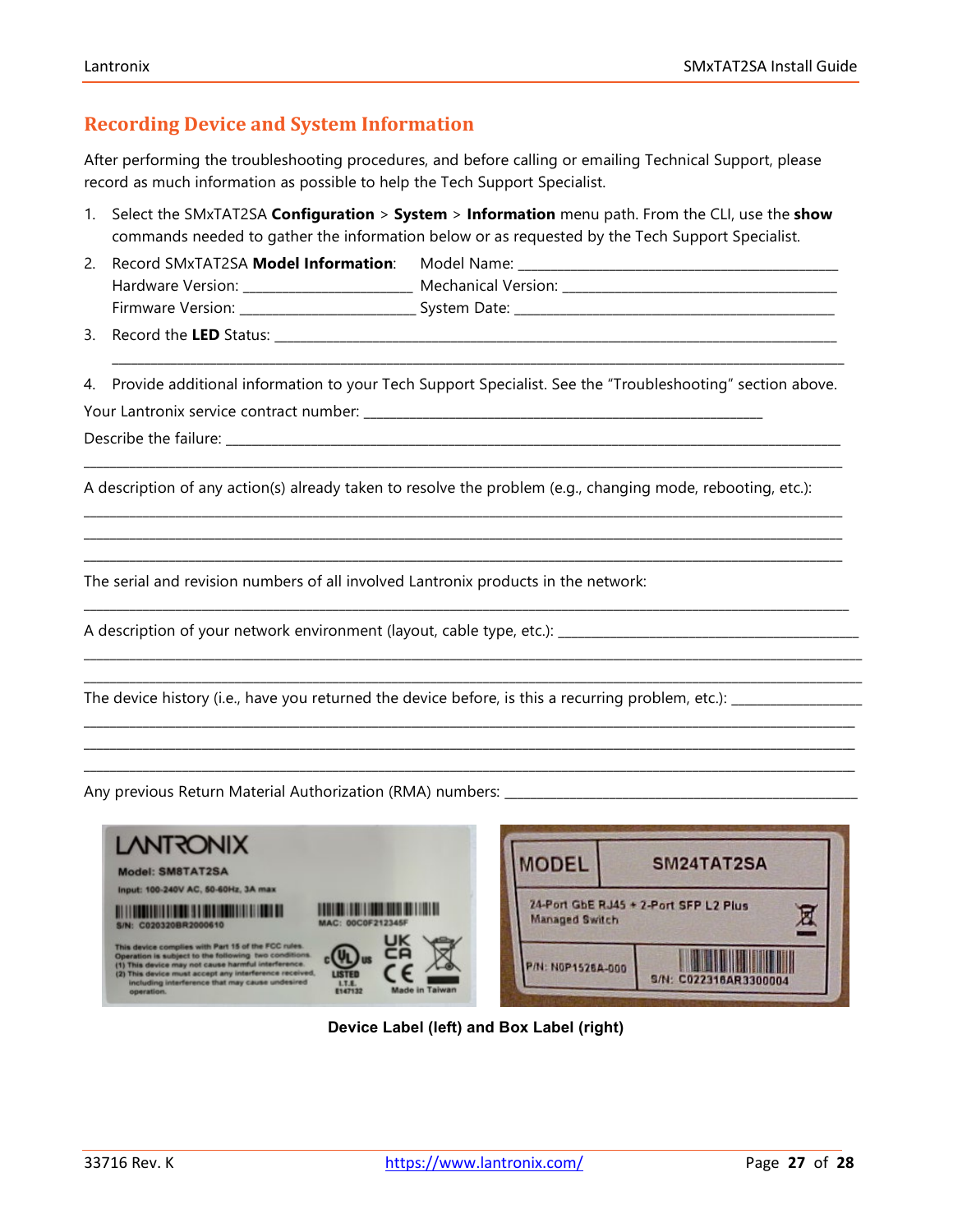## <span id="page-27-0"></span>**Compliance Information**

#### <span id="page-27-1"></span>**FCC Regulations**

This equipment has been tested and found to comply with the limits for a Class A digital device, pursuant to part 15 of the FCC rules. These limits are designed to provide reasonable protection against harmful interference when the equipment is operated in a commercial environment. This equipment generates, uses, and can radiate radio frequency energy and, if not installed and used in accordance with the instruction manual, may cause harmful interference to radio communications.

Operation of this equipment in a residential area is likely to cause harmful interference, in which case the user will be required to correct the interference at the user's own expense.

This device complies with part 15 of the FCC Rules. Operation is subject to the following two conditions: (1) This device may not cause harmful interference, and (2) this device must accept any interference received, including interference that may cause undesired operation.

#### <span id="page-27-2"></span>**Canadian Regulations**

This digital apparatus does not exceed the Class A limits for radio noise for digital apparatus set out on the radio interference regulations of the Canadian Department of Communications.

Le présent appareil numérique n'émet pas de bruits radioélectriques dépassant les limites applicables aux appareils numériques de la Class A prescrites dans le Règlement sur le brouillage radioélectrique édicté par le ministère des Communications du Canada.

## <span id="page-27-3"></span>**Declaration of Conformity (DoC)**

<span id="page-27-4"></span>**Declaration of Conformity** Manufacture's Name: Transition Networks, Inc. Manufacture's Address: 10900 Red Circle Drive, Minnetonka, Minnesota 55343 U.S.A. Declares that the product(s): SM8TAT2SA, SM16TAT2SA, SM24TAT2SA Conform(s) to the following Product Regulations: FCC Part 15 Class A, EN 55032:2012, EN 55024:2010 Directive 2014/30/EU, Directive 2015/863/EU Low-Voltage Directive 2014/35/EU IEC62368-1/EN62368-1 2011/65/EU EN 50581:2012 With the technical construction on file at the above address, this product carries the **CE Mark** I, the undersigned, hereby declare that the equipment specified above conforms to the above Directive(s) and Standard(s). Place: Minnetonka, Minnesota Date: July 28, 2021 Signature: Stephen Anderson Full Name: Stephen Anderson Position: Vice President of Engineering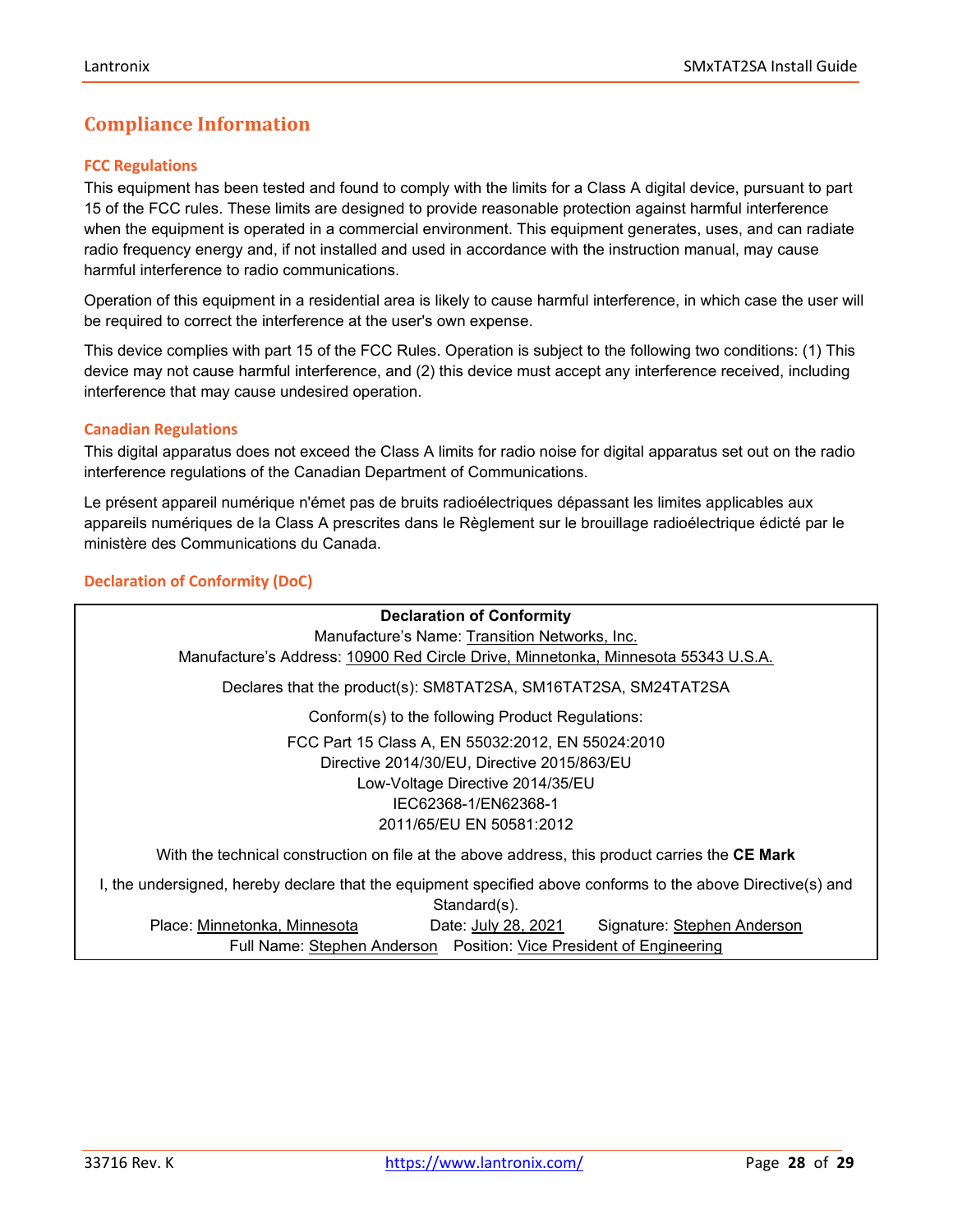#### **SMxTAT2SA EU Compliance**

The equipment is in accordance with the procedures as given in European Council Directive 2014/30/EU. The equipment Passed the test performed according to European Standard EN 55032:2012/AC:2013 Class A, EN61000-3-2:2014, EN 61000-3-3:2013 and EN 55024:2010 (IEC 61000-4-2 Edition 2.0 2008-12, IEC 61000-4-3 Edition 3.2 2010-04, IEC 61000-4-4 Edition 3.0 2012-04, IEC 61000-4-5 Edition 3.0 2014-05, IEC 61000-4-6 Edition 4.0 2013-10, IEC 61000-4-8 Edition 2.0 2009-09, IEC 61000-4-11 Edition 2.0 2004-03) and Australian Standard AS/NZS CISPR 32:2013 Class A.

#### <span id="page-28-1"></span>**SMxTAT2SA Safety Compliance**

Standard: IEC62368-1 UL Listed

#### <span id="page-28-2"></span>**SMxTAT2SA Summary of compliance with National Differences**:

Standard: IEC62368-1 This product fulfils the requirements of IEC62368-1 The equipment is in accordance with the procedures as given in European Council Directive 2014/30/EU. The equipment Passed the test performed according to European Standard EN 55032:2012/AC:2013 Class A, EN61000-3-2:2014, EN 61000-3-3:2013 and EN 55024:2010 (IEC 61000-4-2 Edition 2.0 2008-12, IEC 61000-4-3 Edition 3.2 2010-04, IEC 61000-4-4 Edition 3.0 2012-04, IEC 61000-4-5 Edition 2.0 2005-11, IEC 61000-4-6 Edition 4.0 2013-10, IEC 61000-4-8 Edition 2.0 2009-09, IEC 61000-4-11 Edition 2.0 2004-03) and Australian Standard AS/NZS CISPR 32:2013 Class A.

#### <span id="page-28-3"></span>**SMxTAT2SA 47 CFR FCC Rules and Regulations**

<span id="page-28-4"></span><span id="page-28-0"></span>Part 15 Subpart B – Class A Digital Device and Canada Standard ICES-003 Issue 6, Class A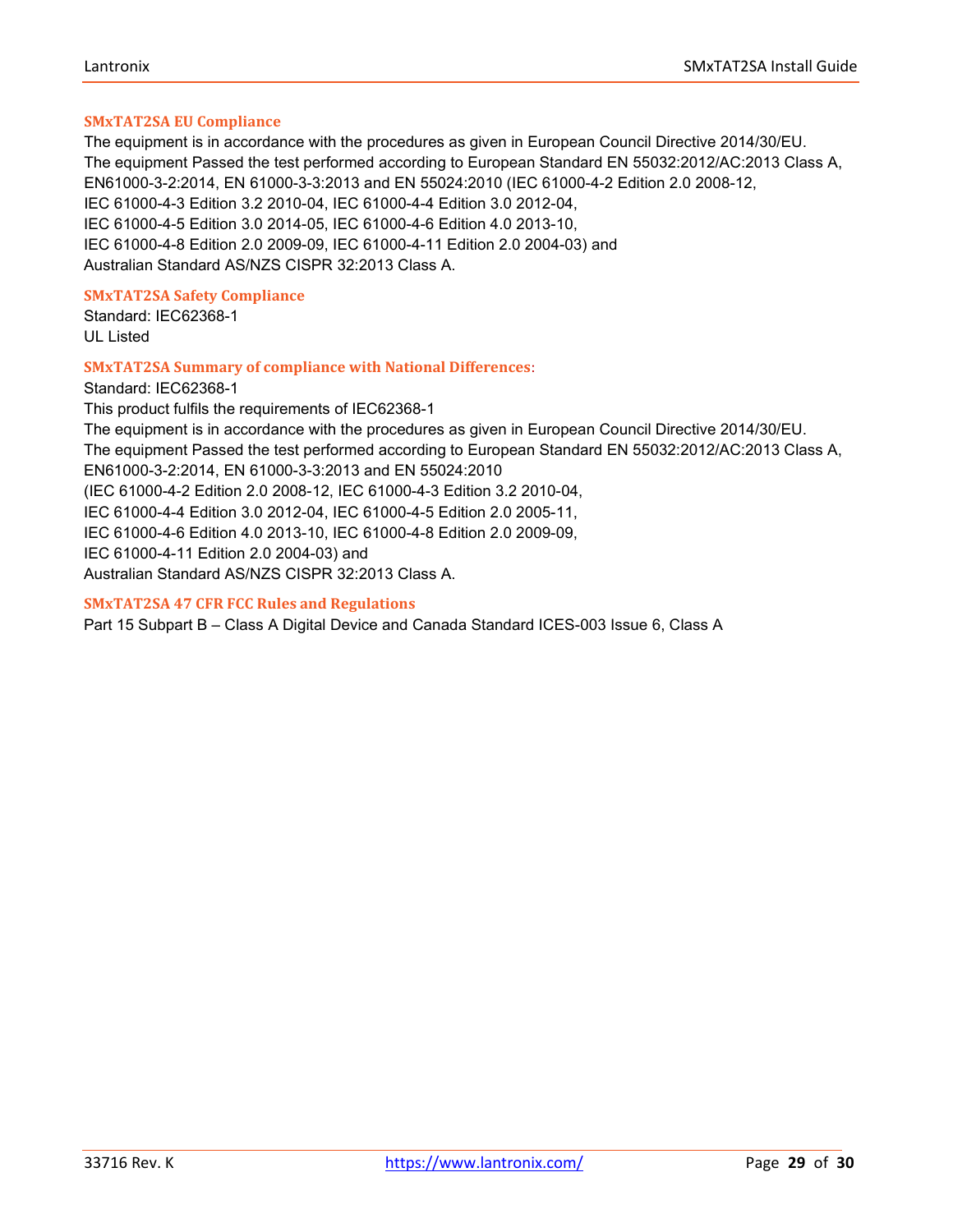## **Electrical Safety Warnings**

#### **Electrical Safety**

**IMPORTANT**: This equipment must be installed in accordance with safety precautions.

#### **Elektrische Sicherheit**

**WICHTIG**: Für die Installation dieses Gerätes ist die Einhaltung von Sicherheitsvorkehrungen erforderlich. **Elektrisk sikkerhed**

**VIGTIGT**: Dette udstyr skal installeres i overensstemmelse med sikkerhedsadvarslerne.

#### **Elektrische veiligheid**

**BELANGRIJK**: Dit apparaat moet in overeenstemming met de veiligheidsvoorschriften worden geïnstalleerd. **Sécurité électrique**

**IMPORTANT**: Cet équipement doit être utilisé conformément aux instructions de sécurité. **Sähköturvallisuus**

**TÄRKEÄÄ**: Tämä laite on asennettava turvaohjeiden mukaisesti.

#### **Sicurezza elettrica**

**IMPORTANTE**: questa apparecchiatura deve essere installata rispettando le norme di sicurezza.

## **Elektrisk sikkerhet**

**VIKTIG**: Dette utstyret skal installeres i samsvar med sikkerhetsregler.

#### **Segurança eléctrica**

**IMPORTANTE**: Este equipamento tem que ser instalado segundo as medidas de precaução de segurança. **Seguridad eléctrica**

**IMPORTANTE**: La instalación de este equipo deberá llevarse a cabo cumpliendo con las precauciones de seguridad.

## **Elsäkerhet**

**OBS!** Alla nödvändiga försiktighetsåtgärder måste vidtas när denna utrustning används.